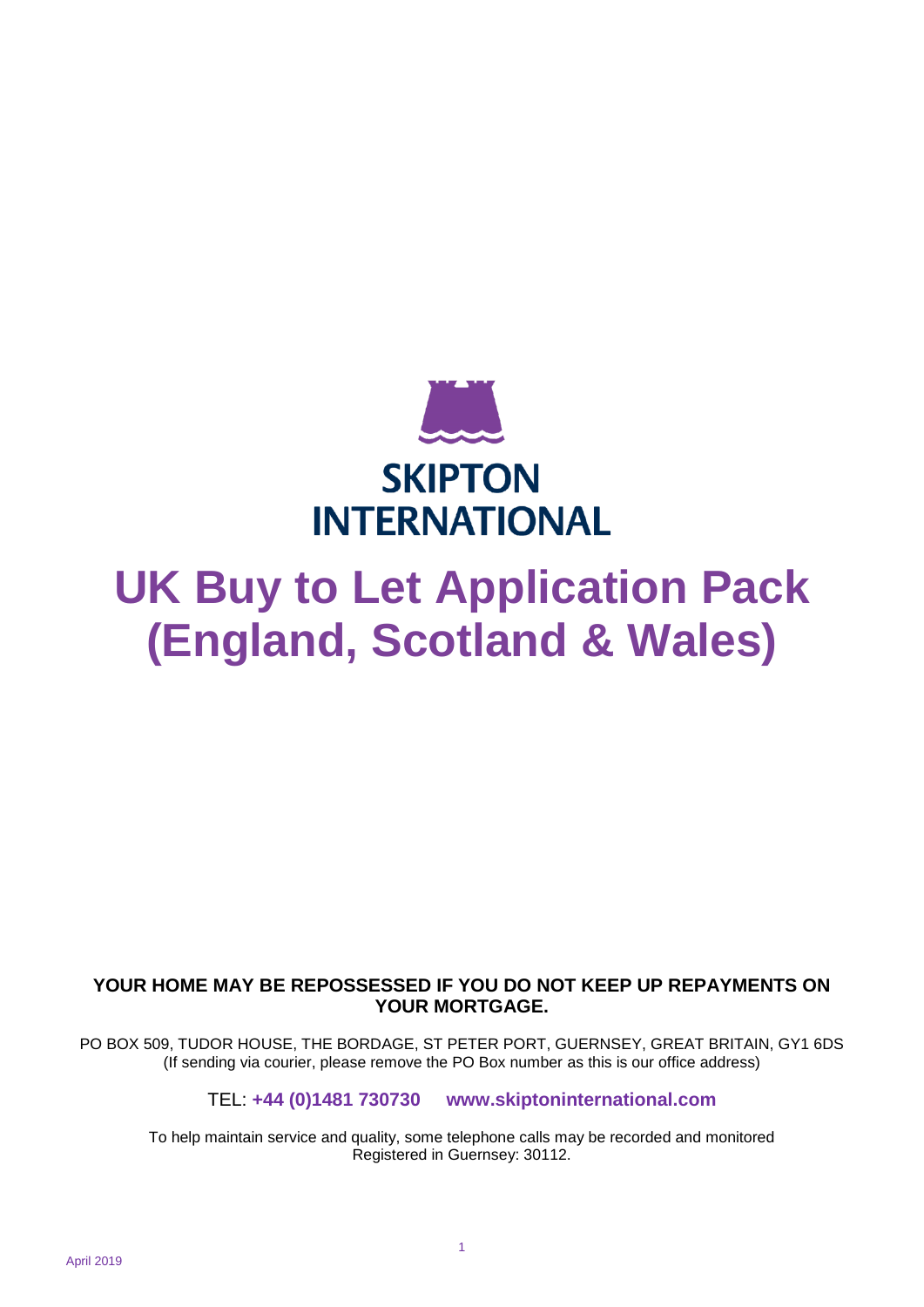

#### **UK Buy to Let Mortgage Application Checklist**

**As applicants are non-UK resident please note that documentation requirements may possibly be more extensive than for UK resident mortgage applications with other banks. Therefore please read these guidelines carefully. We regret we will be unable to proceed with an Application until the form, supporting documents and application fee has been received. Incomplete applications will be returned to the sender.**

Please complete this checklist and submit with your mortgage application. See pages 3 & 4 for full details. All non-English documentation must be translated by a reputable translation company. Please Tick

| <b>Application fee</b>                                                                                    |  |
|-----------------------------------------------------------------------------------------------------------|--|
| The application fee is payable at the point of submission of the application and can be paid by either    |  |
| Cheque or bank transfer – please see the UK Buy to Let Application fee sheet for full details of the fee. |  |
| Please note we are unable to proceed with an application until this fee is received, as this covers       |  |
| legal and valuation costs.                                                                                |  |
| https://www.skiptoninternational.com/sites/default/files/uploaded/forms/ExpatAppFee.pdf                   |  |
| UK Buy to Let Mortgage Application Form                                                                   |  |
| The original copy of the form fully completed and signed by all applicants (wet signatures required).     |  |
| <b>Direct Debit Mandate</b>                                                                               |  |
| Page 19 of the application form, requires full bank details and signature of account holder(s) (wet       |  |
| signatures required).                                                                                     |  |
| Proof of ID                                                                                               |  |
| Copy of current passport certified to be a true copy of the original document and photograph a            |  |
| reasonable likeness of the holder (wet signatures required).                                              |  |
| <b>Address Verification</b>                                                                               |  |
| Certified copy of an appropriate document dated within the last 3 months (wet signatures required).       |  |
| <b>Income Confirmation</b>                                                                                |  |
| Last 3 months pay slips and employer's letter confirming income and term of employment.                   |  |
| If self employed - accountant's certificate.                                                              |  |
| <b>Bank Statements/ Credit Card Statements</b>                                                            |  |
| Main bank account statements into which salary is mandated covering the last 3 months and any other       |  |
| accounts held including UK account. Please also supply the latest credit card statement for each card.    |  |
| Ensure they are listed under liabilities.                                                                 |  |
| <b>Mortgage Statements</b>                                                                                |  |
| Statements covering last 12 months for any mortgages held by the applicants.                              |  |
| <b>Proof of source of Deposit</b>                                                                         |  |
| Completed "Declaration of Source of Funds" form along with supporting documents / statements as per       |  |
| page 22 and 23.                                                                                           |  |
| <b>Gift Confirmation (if applicable)</b>                                                                  |  |
| Gift letter signed by donor and supporting documentation. As per page 24.                                 |  |

**Skipton International Limited is committed to processing a mortgage application in the shortest possible time. In order to achieve this and prevent delays receipt of a fully completed application form and supporting documentation is essential.**

| Name of broker and company if<br>applicable |  |
|---------------------------------------------|--|
| <b>Contact number</b>                       |  |
| <b>E-mail address</b>                       |  |
| <b>Date</b>                                 |  |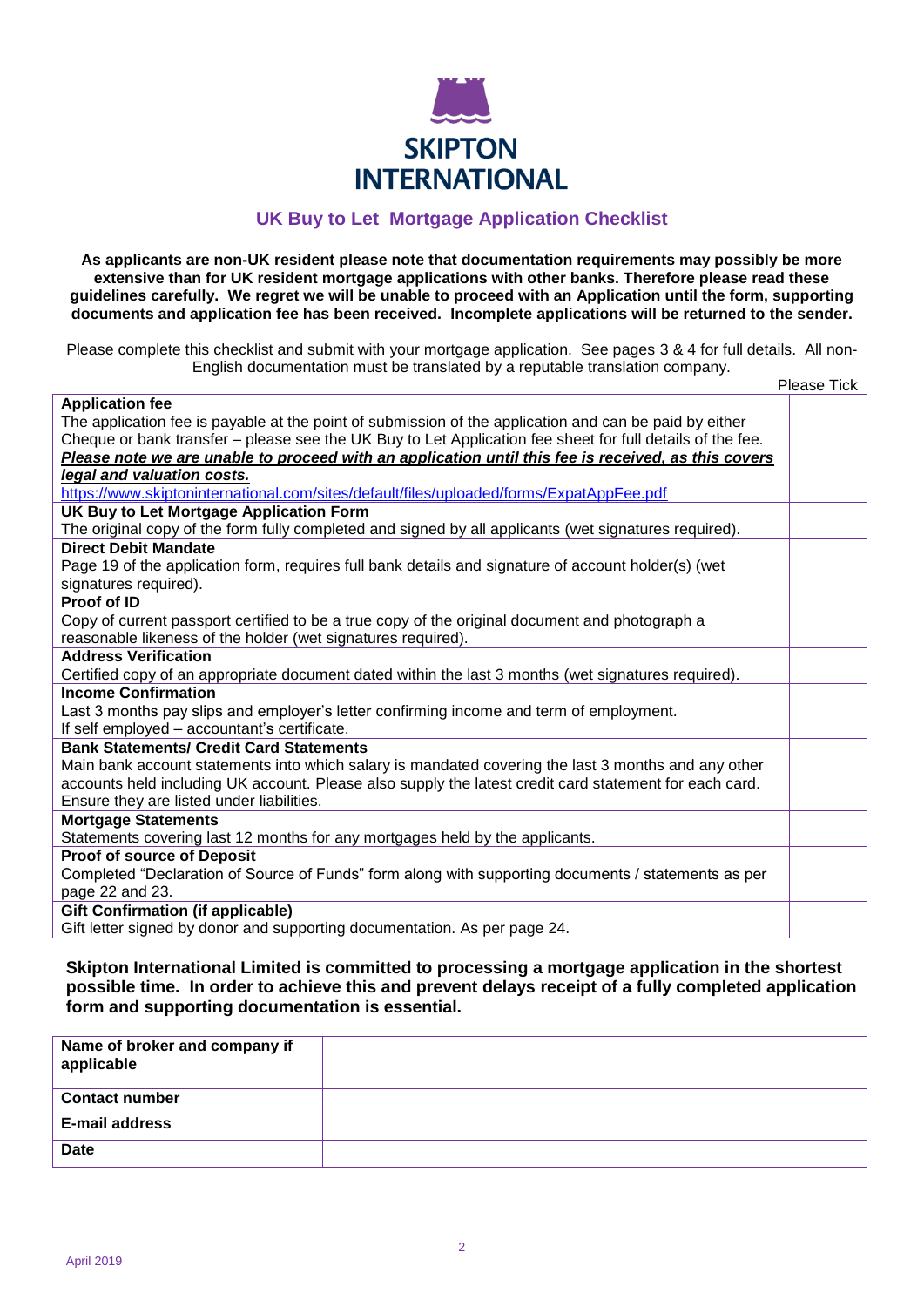### **Supporting Documentation Checklist**

For each applicant please ensure that you provide the following supporting documentation with your application. Failure to provide full and complete supporting documentation will naturally delay your application.

#### **Original Application Form and Direct Debit Mandate (must be signed in accordance with passport and wet signatures provided):**

#### **1. Photo Identification**

 Certified copy of your passport (Our Identification verification form, seen on page 20 & 21, should be used by the certifier).

Copies must be certified by a professional person and wet signatures required. For a list of Acceptable Certifiers please visit [www.skiptoninternational.com/sites/default/files/forms/VerificationofIdentityHelpSheet.pdf](http://www.skiptoninternational.com/sites/default/files/forms/VerificationofIdentityHelpSheet.pdf)

#### **2. Address Verification**

Please provide one of the following as proof of your current address (not required for previous addresses);

- Original Letter from employer this must confirm your current residential address and any correspondence address (including PO Box number)
- Original / certified copy of a Utility bill no longer than 3 months old (excluding mobile phone bill or car insurance)
- Original / certified copy of a Bank Statement no longer than 3 months old
- If you need to use a PO Box address, proof must be included as above (mandatory for clients in the UAE and Caribbean)

If you wish to use a correspondence address (that is not your residential address) you will need to supply the following:-

- Certified copy of resident's passport(s). (Our Identification verification form, seen on page 20 & 21, should be used by the certifier).
- Original / certified copy of a Utility bill of the occupier– no longer than 3 months old (excluding mobile phone bill or car insurance)

Copies must be certified by a professional person and wet signatures provided. For a list of Acceptable Certifiers please visit [www.skiptoninternational.com/sites/default/files/forms/VerificationofIdentityHelpSheet.pdf](http://www.skiptoninternational.com/sites/default/files/forms/VerificationofIdentityHelpSheet.pdf)

#### **3. Employed Income Confirmation**

Please provide both of the following;

- Letter from employer confirming income, position and term of employment / or pension contract in English.
- Latest 3 months salary / pension slips

#### **4. Self Employed Income Confirmation (if applicable)**

If self employed please complete Skipton International Accountants certificate – *this must be completed by one of our approved accountants, the list can be found on page 6 of the UK BTL mortgage leaflet.*

<https://www.skiptoninternational.com/sites/default/files/uploaded/forms/Accountants%20Certificate.xlsx>

Please note, an average of 3 years income will be used, unless the third year's income is lower than previous year's income figure, then the lower figure will be used for the mortgage application.

#### **5. Bank/ Credit Card Statements**

Please provide all your main bank account statements for the LATEST 3 calendar months; these must show your salary / pension being credited and mortgages/ rent being debited. The statements must also be clearly identifiable, in English, detailing account holder's name(s), account number, narrative, debits, credits and running balances. Please also supply your latest credit card statement showing transactions and limits. Further credit card statements may be required if the deemed necessary by the underwriter.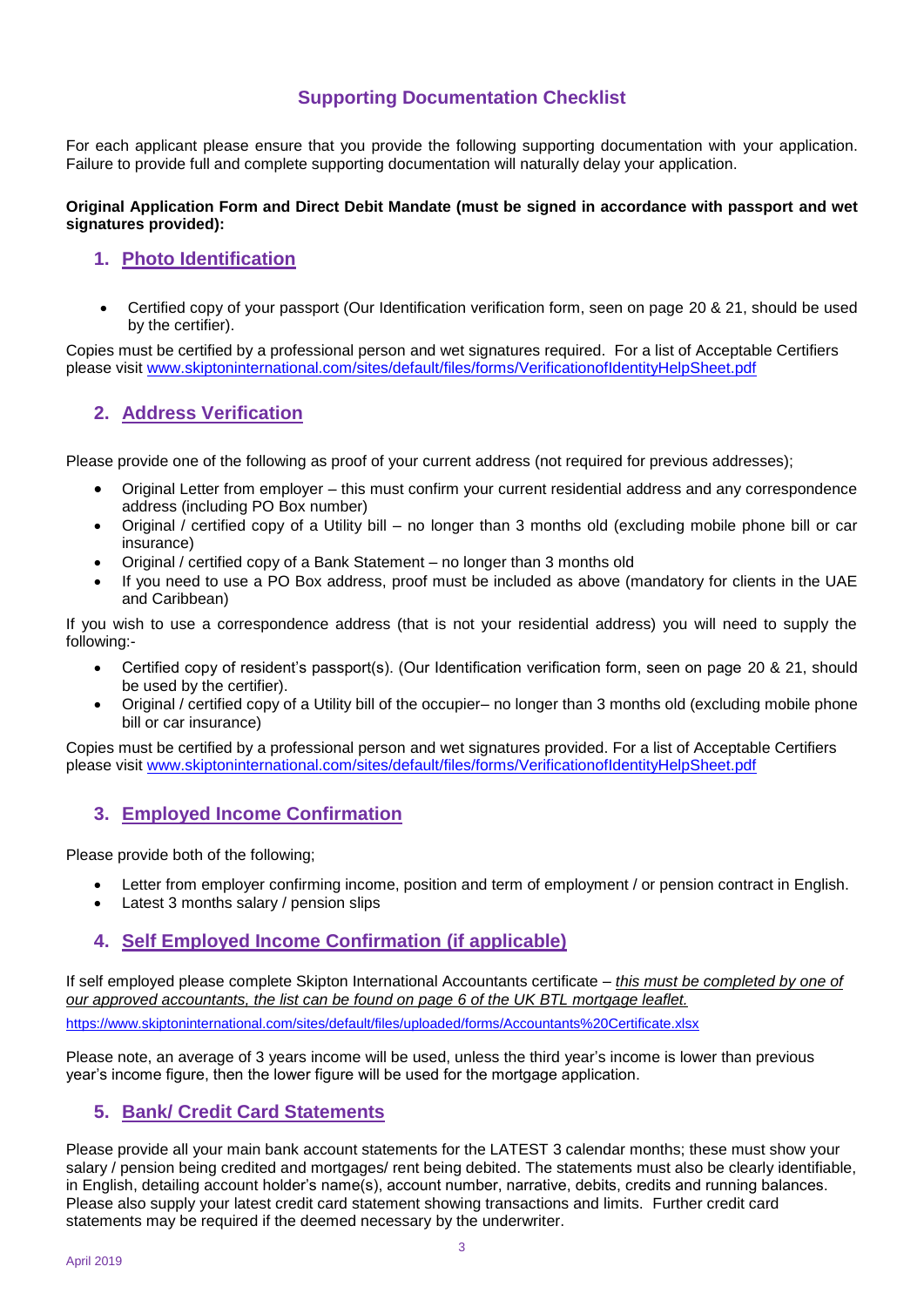Any reversals, returned items or debit balances in excess of any overdraft limit should be fully explained with supporting documentation (e.g. copy of savings account providing evidence of liquid cash available to cover these instances).

#### **6. Mortgage statements**

Please provide the latest 12 months mortgage statements for all mortgages held. Statements must detail account holder's name(s), account number, narrative, debits, credits and running balances. Any reversals and returned items should be fully explained with supporting documentation.

### **7. Source of Deposit Funding**

For all purchases you **must** complete the "Declaration of Source of Funds" form (seen on page 22) and provide supporting documentation: a list of acceptable documentary evidence is noted on page 23.

#### **8. Gift received (where the deposit or other costs are being donated by a third party)**

Where the deposit or transaction costs are being donated by a third party, please complete the Gift Letter seen on page 24. Please provide supporting documentation which details the source of funds, a list of acceptable documentary evidence is noted on page 23. An amendable version is available on our website [www.skiptoninternational.com/forms-download](http://www.skiptoninternational.com/forms-download)

#### **9. Tenancy Agreements**

#### England and Wales

Please supply the latest copy of the Assured Short Hold Tenancy Agreement for 'The Property' if the application relates to a remortgage, equity release, further advance and revesting of names. Please see our 'Property Letting Requirements' at [https://www.skiptoninternational.com/sites/default/files/uploaded/forms/Property-Letting-](https://www.skiptoninternational.com/sites/default/files/uploaded/forms/Property-Letting-Requirements.pdf)[Requirements.pdf](https://www.skiptoninternational.com/sites/default/files/uploaded/forms/Property-Letting-Requirements.pdf)

#### **Scotland**

If the application relates to a remortgage, equity release, further advance or revesting of names, please see our Property Letting Requirements at [https://www.skiptoninternational.com/sites/default/files/uploaded/forms/Property-](https://www.skiptoninternational.com/sites/default/files/uploaded/forms/Property-Letting-Requirements-Scotland.pdf)[Letting-Requirements-Scotland.pdf](https://www.skiptoninternational.com/sites/default/files/uploaded/forms/Property-Letting-Requirements-Scotland.pdf)

Please supply the latest assured shorthold tenancy (if before 1 December 2017) or a private tenancy (from 1 December 2017) in Scotland for a minimum term of 6 months, maximum term 1 year.

#### **10. Energy Performance Certificate (For England and Wales only)**

From the 1st April 2018, all Landlords will have to ensure rental properties meet a minimum Energy Performance Rating of E in order to be able to create a tenancy (unless except under the current regulations). Properties that are graded F or G are classed as substandard under the legislation and cannot be let. As such, Skipton International will only be able to provide mortgages against rental properties with an energy performance rating of A to E inclusive.

Skipton International will require applicants to supply a copy of a current Energy Performance Certificate relating to the security property. Skipton International reserves the right to request provision of Energy Performance Certificates at any point during the life of your mortgage.

To check if your property meets the required standards, simply click on the following link, enter the postcode and download the Energy Performance Certificate in PDF format.

[https://www.epcregister.com/reportSearchAddressTerms.html?redirect=reportSearchAddressByPostcode](https://protect.mimecast-offshore.com/s/DOX9C0V707UG0q8SOOjcx) For further information and guidance, please visit the UK Government web site; [https://www.gov.uk/government/publications/the-non-domestic-private-rented-property-minimum-standard-landlord](https://www.gov.uk/government/publications/the-non-domestic-private-rented-property-minimum-standard-landlord-guidance)[guidance](https://www.gov.uk/government/publications/the-non-domestic-private-rented-property-minimum-standard-landlord-guidance)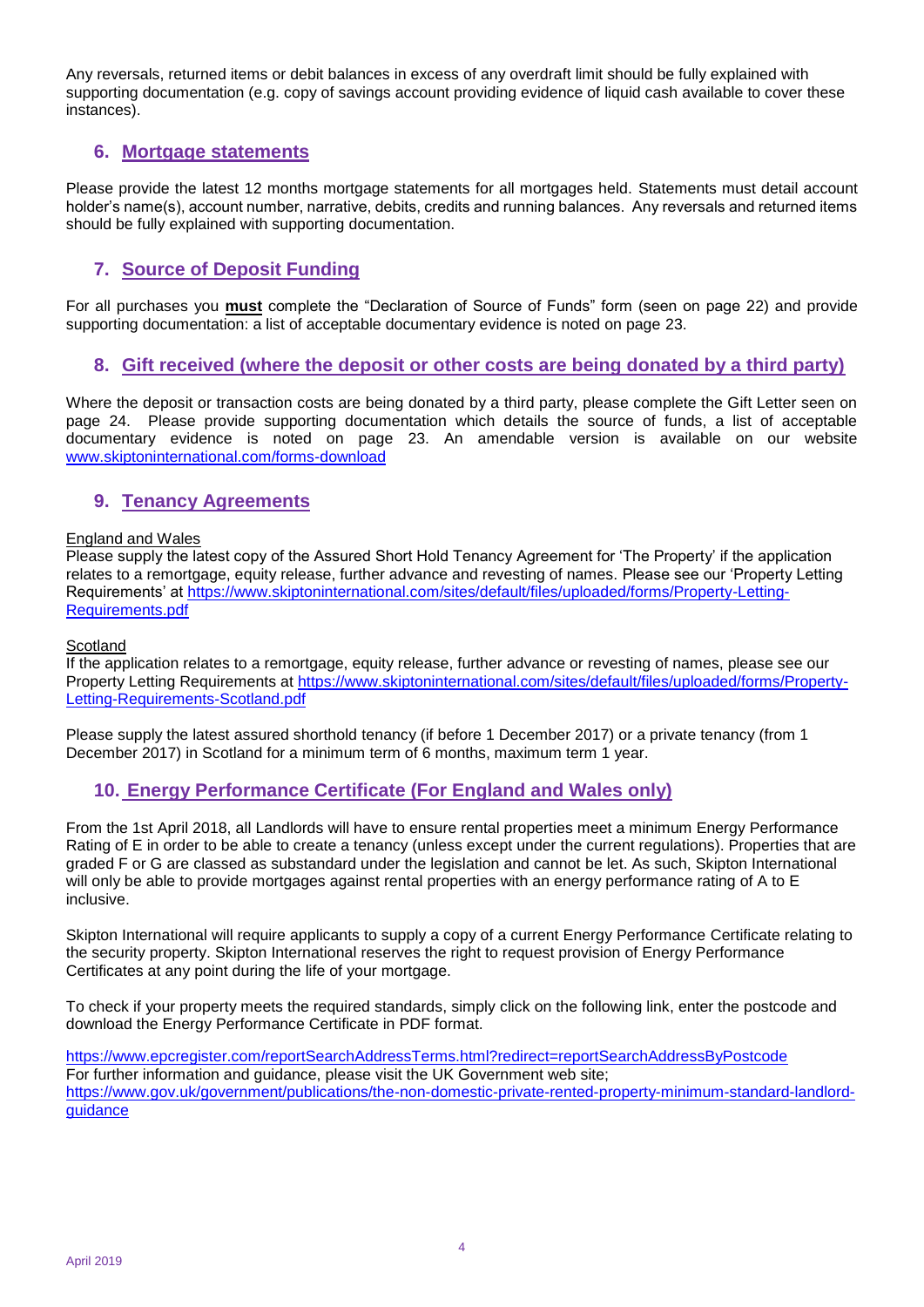**For House Purchases you must instruct solicitors to act on your behalf but the cost of standard conveyancing is included in your application fee. Skipton use[s Conveyancing Direct](https://www.conveyancingdirect.net/) for properties in England and Wales an[d Walker Laird Solicitors](https://walkerlaird.co.uk/) for properties in Scotland. You are, of course, at liberty to instruct your own solicitor but there will not be a reduction in the application fee if you choose not to use our solicitors.**

#### **Introduction**

Please complete all sections of the form using Block capitals and Black ink. Please note failure to complete all sections may result in your application being delayed.

**If existing Skipton International customer, please provide account number**

#### Title **Title** Title Surname and the state of the state of the Surname surname state of the Surname state of the Surname state of the Surname state of the Surname state of the Surname state of the Surname state of the Surname state of the Surn Forenames Forenames Date of birth / / Date of birth / / Town of birth Town of birth Country of birth Country of birth Nationality Nationality Nationality Country of residence Country of residence Marital Status Single / Married / Living with partner / Separated / Divorced / Civil Partnership/ Widow / Widower Marital Status Single / Married / Living with partner / Separated / Divorced / Civil Partnership/ Widow / Widower Employment Status Employed Full time / Part time / Retired / Employment Status Employed Full time / Part time / Retired / Self Employed / Student / Other Current Residential **Status** Owner / Tenant / Living with others / Living with parents Current Residential **Status** Owner / Tenant / Living with others / Living with parents Will you or any member of your family occupy the property? Yes / No Will you or any member of your family occupy the property? Yes / No

**Please note, the following cannot live or intend to live in the security property; e.g. Applicant, Spouse, Civil Partner, Parent, Grand Parents, Sibling, Child or Grand Child**

| Expected<br><b>Retirement Age</b>                                                                               | Years old                                                                                           |          | Expected<br><b>Retirement Age</b>                                                                               | Years old                                                                                           |          |
|-----------------------------------------------------------------------------------------------------------------|-----------------------------------------------------------------------------------------------------|----------|-----------------------------------------------------------------------------------------------------------------|-----------------------------------------------------------------------------------------------------|----------|
| Maiden / Previous<br>Name                                                                                       |                                                                                                     |          | Maiden / Previous<br>Name                                                                                       |                                                                                                     |          |
| No of Dependents<br>and their ages                                                                              |                                                                                                     |          | No of Dependents<br>and their ages                                                                              |                                                                                                     |          |
| Have you ever been declined a mortgage by<br>another lender?                                                    |                                                                                                     | Yes / No | Have you ever been declined a mortgage by<br>another lender?                                                    |                                                                                                     | Yes / No |
| Have you ever been declared bankrupt, insolvent<br>or equivalent or is any such action pending?                 |                                                                                                     | Yes / No |                                                                                                                 | Have you ever been declared bankrupt, insolvent<br>or equivalent or is any such action pending?     | Yes / No |
| Have you entered into any arrangements with<br>your creditors or are you a party to a voluntary<br>arrangement? |                                                                                                     | Yes / No | Have you entered into any arrangements with your<br>creditors or are you a party to a voluntary<br>arrangement? |                                                                                                     | Yes / No |
|                                                                                                                 | Have you had a court order/decree made against<br>you for debt or is there any such action pending? | Yes / No |                                                                                                                 | Have you had a court order/decree made against<br>you for debt or is there any such action pending? | Yes / No |
| any arrangement for mortgage arrears?                                                                           | Have you ever (voluntary or otherwise) had a<br>property repossessed by a lender or entered into    | Yes / No | any arrangement for mortgage arrears?                                                                           | Have you ever (voluntary or otherwise) had a<br>property repossessed by a lender or entered into    | Yes / No |

#### **First Applicant Second Applicant**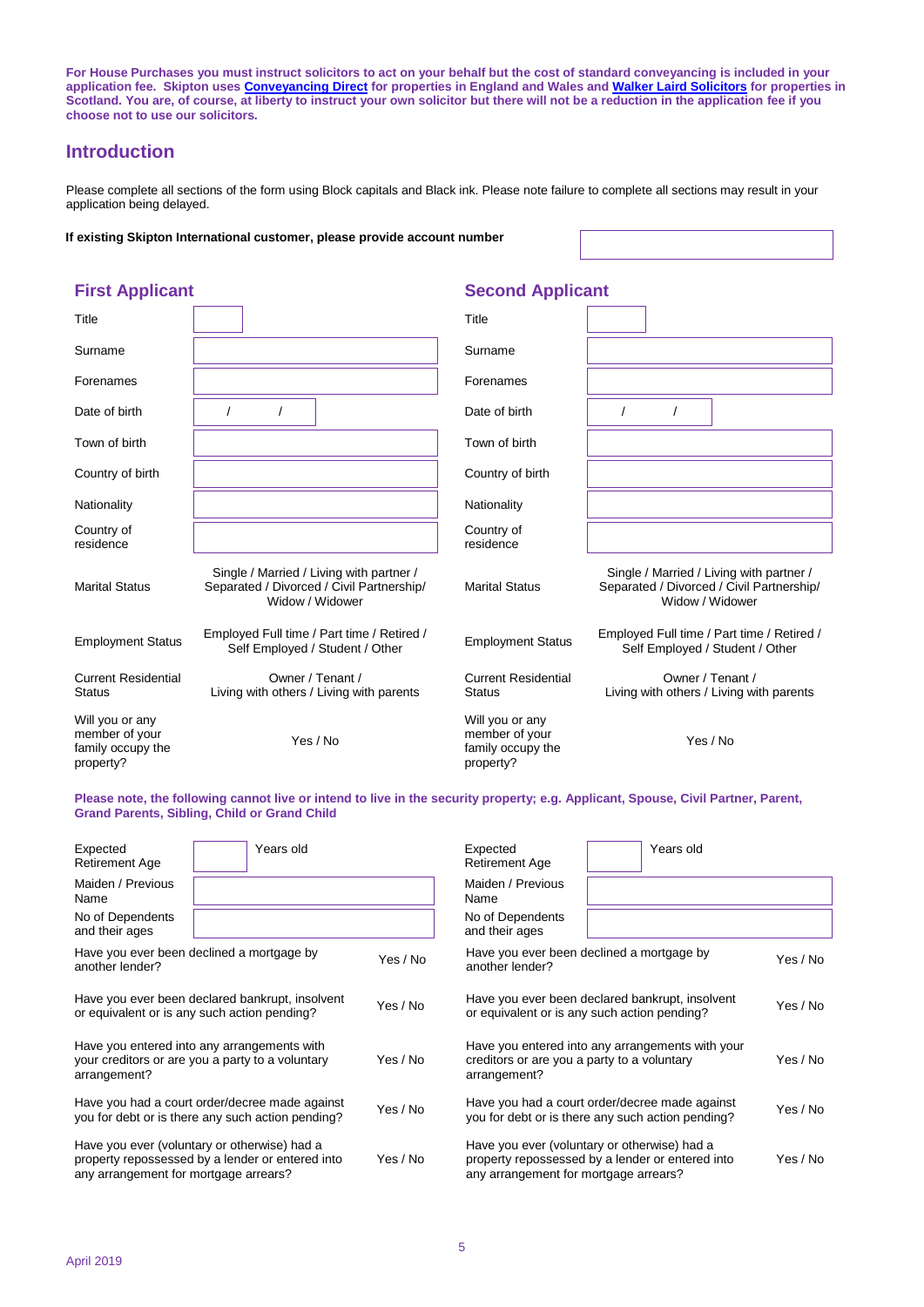| Correspondence<br>address (including<br>PO Box Number, if<br>applicable) |       |        | Correspondence<br>address (including<br>PO Box Number, if<br>applicable) |       |        |
|--------------------------------------------------------------------------|-------|--------|--------------------------------------------------------------------------|-------|--------|
| Postcode                                                                 |       |        | Postcode                                                                 |       |        |
| Residential address                                                      |       |        | Residential address                                                      |       |        |
|                                                                          |       |        |                                                                          |       |        |
| Postcode                                                                 |       |        | Postcode                                                                 |       |        |
| Valid from date                                                          |       |        | Valid from date                                                          |       |        |
| Time at address                                                          | Years | Months | Time at address                                                          | Years | Months |

**Please provide your last 5 years consecutive address history, please use a separate page if necessary.**

Please provide your last UK address history including postcode. Please provide your last UK address history including postcode.

| Prior UK address<br>(Must be<br>completed)      |                                        | Prior UK address<br>(Must be completed)         |                                        |
|-------------------------------------------------|----------------------------------------|-------------------------------------------------|----------------------------------------|
| Postcode                                        |                                        | Postcode                                        |                                        |
| Time at address                                 | <b>Months</b><br>Years                 | Time at address                                 | Years<br><b>Months</b>                 |
| Home telephone<br>(plus country code)           | $+00$                                  | Home telephone<br>(plus country code)           | $+00$                                  |
| Work telephone<br>(plus country code)           | $+00$                                  | Work telephone<br>(plus country code)           | $+00$                                  |
| Mobile telephone<br>(plus country code)         | $+00$                                  | Mobile telephone<br>(plus country code)         | $+00$                                  |
| Preferred method<br>of contact                  | Home phone / Work phone / Mobile phone | Preferred method<br>of contact                  | Home phone / Work phone / Mobile phone |
| E-mail address<br>(Personal email<br>preferred) |                                        | E-mail address<br>(Personal email<br>preferred) |                                        |

## **Income and Expenditure**

### **First Applicant Second Applicant**

A full income and expenditure assessment will be carried out to calculate free disposable income and to ensure that the loan is affordable, now and in the future. Please ensure as much detail as possible is accurately provided as this will help eliminate queries at the

| Rent / mortgage | per month | Rent / mortgage | per month |
|-----------------|-----------|-----------------|-----------|
| House Insurance | per month | House Insurance | per month |
| Pension/Savings | per month | Pension/Savings | per month |
| School Fees     | per month | School Fees     | per month |

#### **Monthly Expenditure Monthly Expenditure** (if not included for 1<sup>st</sup> applicant)

| ntgage  | £ | per month |
|---------|---|-----------|
| surance | £ | per month |
| Savings | £ | per month |
| es      | £ | per month |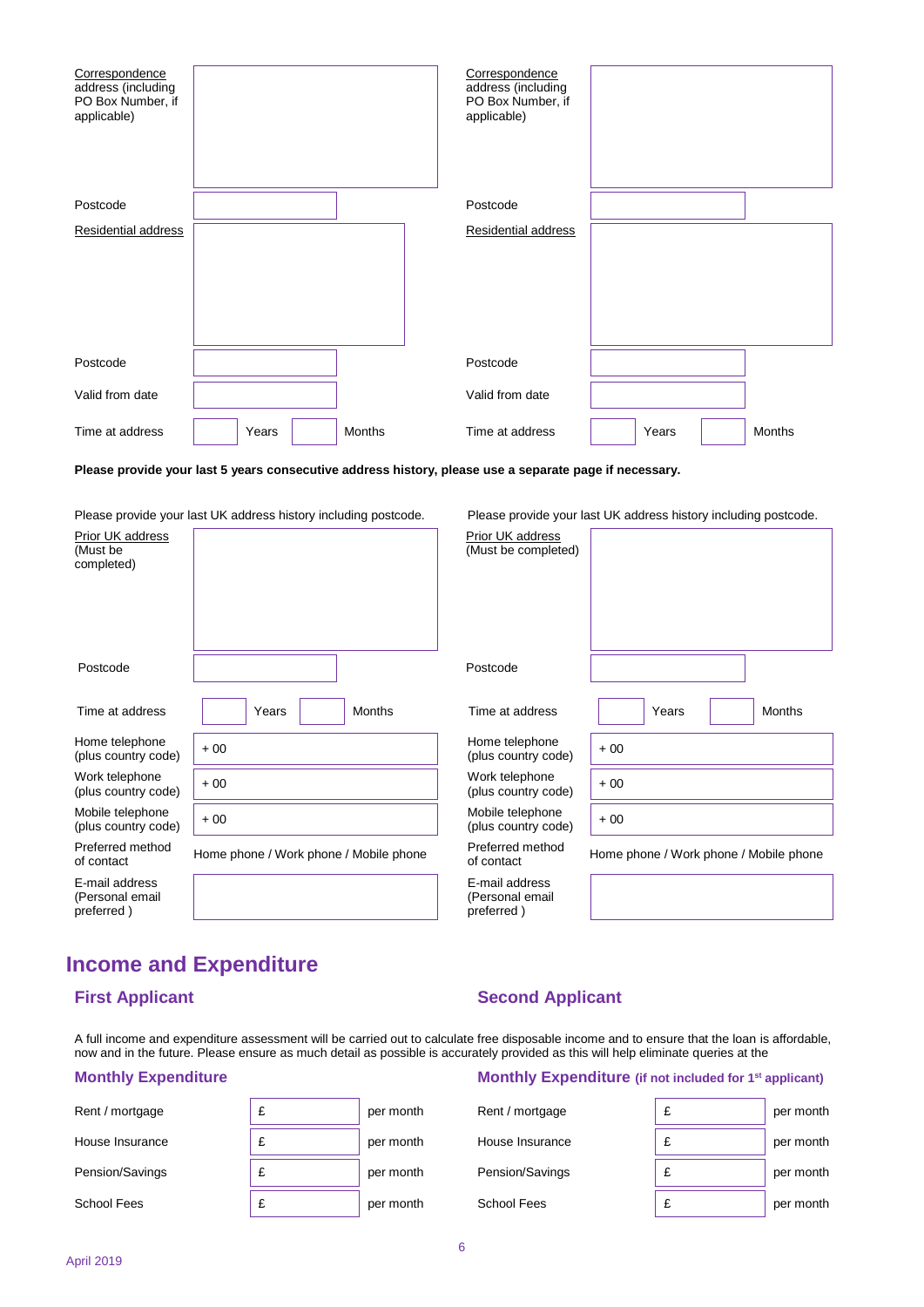|                                                                                                                                                                                |       | £     |               | <b>Childcare Fees</b>                                                                                                                                                          |       |       |               |                        |
|--------------------------------------------------------------------------------------------------------------------------------------------------------------------------------|-------|-------|---------------|--------------------------------------------------------------------------------------------------------------------------------------------------------------------------------|-------|-------|---------------|------------------------|
| Childcare Fees                                                                                                                                                                 |       |       | per month     |                                                                                                                                                                                | £     |       |               | per month<br>per month |
| Maintenance                                                                                                                                                                    |       | £     | per month     | Maintenance                                                                                                                                                                    | £     |       |               |                        |
| <b>Annual Income</b>                                                                                                                                                           |       |       |               | <b>Annual Income</b>                                                                                                                                                           |       |       |               |                        |
| Gross basic salary or gross<br>pension income (excluding<br>overtime and bonus)                                                                                                |       | £     | per year      | Gross basic salary or gross<br>pension income (excluding<br>overtime and bonus)                                                                                                | £     |       |               | per year               |
| Regular Bonus                                                                                                                                                                  |       | £     | per year      | <b>Regular Bonus</b>                                                                                                                                                           | £     |       |               | per year               |
| Regular Overtime                                                                                                                                                               |       | £     | per year      | Regular Overtime                                                                                                                                                               |       | £     |               | per year               |
| Mortgage/Rent Subsidy                                                                                                                                                          |       | £     | per year      | Mortgage/Rent Subsidy                                                                                                                                                          | £     |       |               | per year               |
| Car/Pension Allowance                                                                                                                                                          |       | £     | per year      | Car/Pension Allowance                                                                                                                                                          | £     |       |               | per year               |
| Are there any other outgoings, regular or<br>otherwise, which are likely to affect your<br>ability to meet your monthly mortgage<br>payments?                                  |       |       | Yes / No      | Are there any other outgoings, regular or<br>otherwise, which are likely to affect your<br>ability to meet your monthly mortgage<br>payments?                                  |       |       |               | Yes / No               |
| Are you aware of any potential changes to<br>your income now or in the foreseeable future<br>that are likely to affect your ability to meet<br>your monthly mortgage payments? |       |       | Yes / No      | Are you aware of any potential changes to your<br>income now or in the foreseeable future that<br>are likely to affect your ability to meet your<br>monthly mortgage payments? |       |       |               | Yes / No               |
| Occupation                                                                                                                                                                     |       |       |               | Occupation                                                                                                                                                                     |       |       |               |                        |
| Employer Name /<br>Name of Pension<br>Provider                                                                                                                                 |       |       |               | <b>Employer Name</b><br>/ Name of<br>Pension<br>Provider                                                                                                                       |       |       |               |                        |
| Employers<br>address                                                                                                                                                           |       |       |               | <b>Employers</b><br>address                                                                                                                                                    |       |       |               |                        |
|                                                                                                                                                                                |       |       |               |                                                                                                                                                                                |       |       |               |                        |
| Postcode                                                                                                                                                                       |       |       |               | Postcode                                                                                                                                                                       |       |       |               |                        |
| Employer's<br>telephone                                                                                                                                                        |       |       |               | Employer's<br>telephone                                                                                                                                                        |       |       |               |                        |
| Time at employer                                                                                                                                                               | Years |       | <b>Months</b> | Time at<br>employer                                                                                                                                                            | Years |       | <b>Months</b> |                        |
| Time in role                                                                                                                                                                   | Years |       | Months        | Time in role                                                                                                                                                                   | Years |       | Months        |                        |
| If less than 2 years, please provide a total of two years<br>of employment history on a separate page                                                                          |       |       |               | If less than 2 years, please provide a total of two years<br>of employment history on a separate page                                                                          |       |       |               |                        |
| Time in continuous<br>employment                                                                                                                                               |       | Years | <b>Months</b> | Time in continuous<br>employment                                                                                                                                               |       | Years |               | <b>Months</b>          |
| Is your current employment permanent?                                                                                                                                          |       |       | Yes / No      | Is your current employment permanent?                                                                                                                                          |       |       |               | Yes / No               |
| If no, provide<br>details                                                                                                                                                      |       |       |               | If no, provide<br>details                                                                                                                                                      |       |       |               |                        |
|                                                                                                                                                                                |       |       |               |                                                                                                                                                                                |       |       |               |                        |
|                                                                                                                                                                                |       |       |               |                                                                                                                                                                                |       |       |               |                        |
|                                                                                                                                                                                |       |       |               |                                                                                                                                                                                |       |       |               |                        |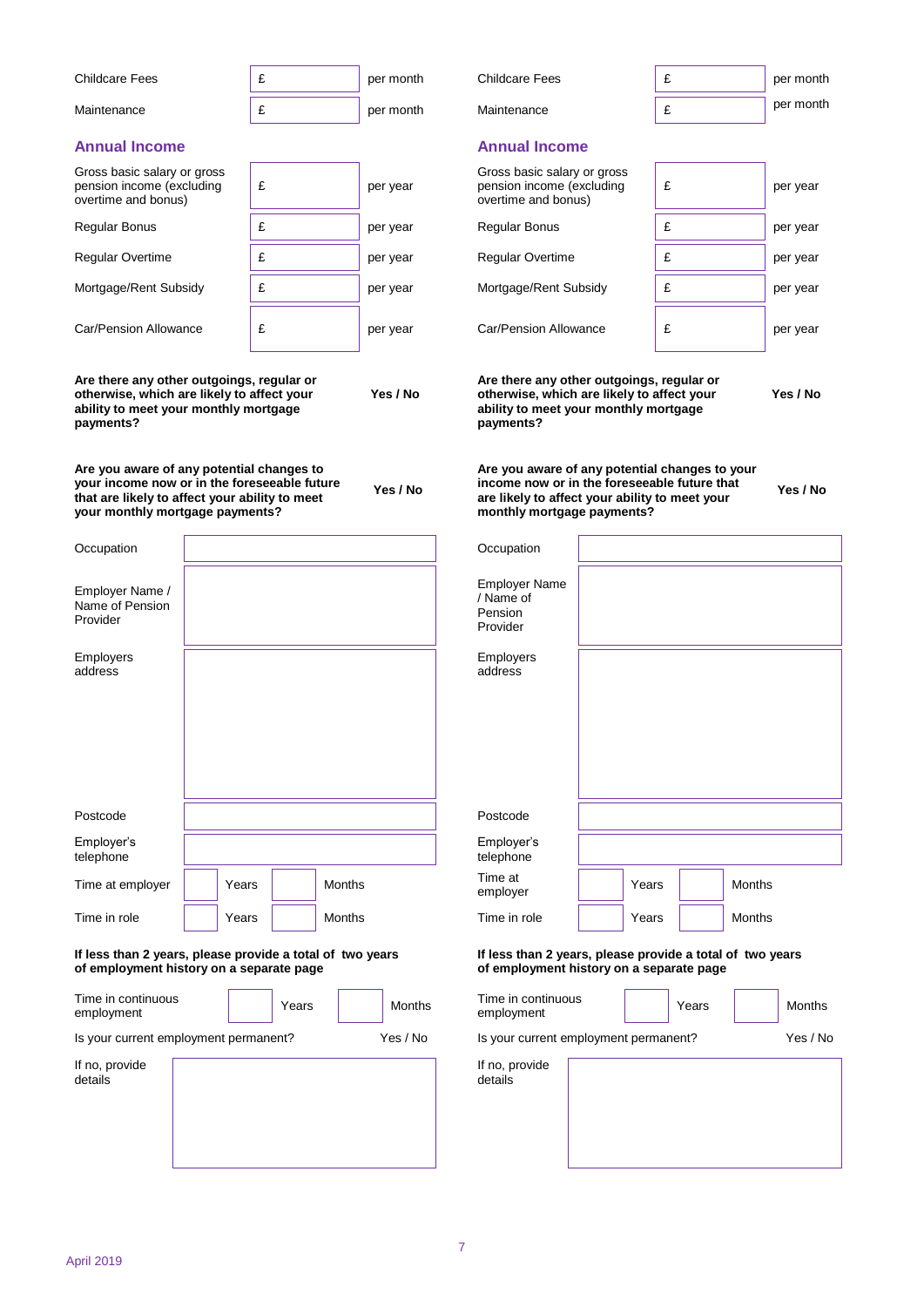#### **Self Employment Details - (PLEASE SEE INCOME CONFIRMATION REQUIREMENTS IN THE SUPPORTING DOCUMENTATION CHECKLIST)**

| What is your occupation?                                       |        |
|----------------------------------------------------------------|--------|
| What is your trading name?                                     |        |
| Registered address                                             |        |
|                                                                |        |
|                                                                |        |
|                                                                |        |
|                                                                |        |
|                                                                |        |
| Postcode                                                       |        |
| What is your percentage shareholding/share in the partnership? | $\%$   |
|                                                                | Months |
| How long has the business/company/partnership been trading?    | years  |
| Accountant's name?                                             |        |
| Accountant's address                                           |        |
|                                                                |        |
|                                                                |        |
|                                                                |        |
|                                                                |        |
|                                                                |        |
|                                                                |        |
|                                                                |        |
|                                                                |        |
| Postcode<br>Telephone Number                                   |        |

#### **Loans, Credit Cards and Financial Guarantees**

For each credit/store card or personal loan held please provide full details of outstanding balances, monthly repayments and outstanding term. Please confirm if each card/loan will be repaid prior to mortgage completion or will be an ongoing liability. Skipton International reserves the right to request latest statements and loan conditions to assist with the underwriting of your application. Please include ALL forms of credit for all applicants, even if repaid each month or not currently used. Please use an additional page if necessary.

| Lender | 1 <sup>st</sup> or 2 <sup>nd</sup><br>applicant or | <b>Outstanding Term</b> |        | Outstanding | Monthly   | Loan Purpose | To be   |
|--------|----------------------------------------------------|-------------------------|--------|-------------|-----------|--------------|---------|
|        | both                                               | Years                   | Months | Balance     | Repayment |              | repaid* |
|        |                                                    |                         |        | £           | £         |              | Y/N     |
|        |                                                    |                         |        | £           | £         |              | Y/N     |
|        |                                                    |                         |        | £           | £         |              | Y/N     |
|        |                                                    |                         |        | £           | £         |              | Y/N     |
|        |                                                    |                         |        | £           | £         |              | Y/N     |
|        |                                                    |                         |        | £           | £         |              | Y/N     |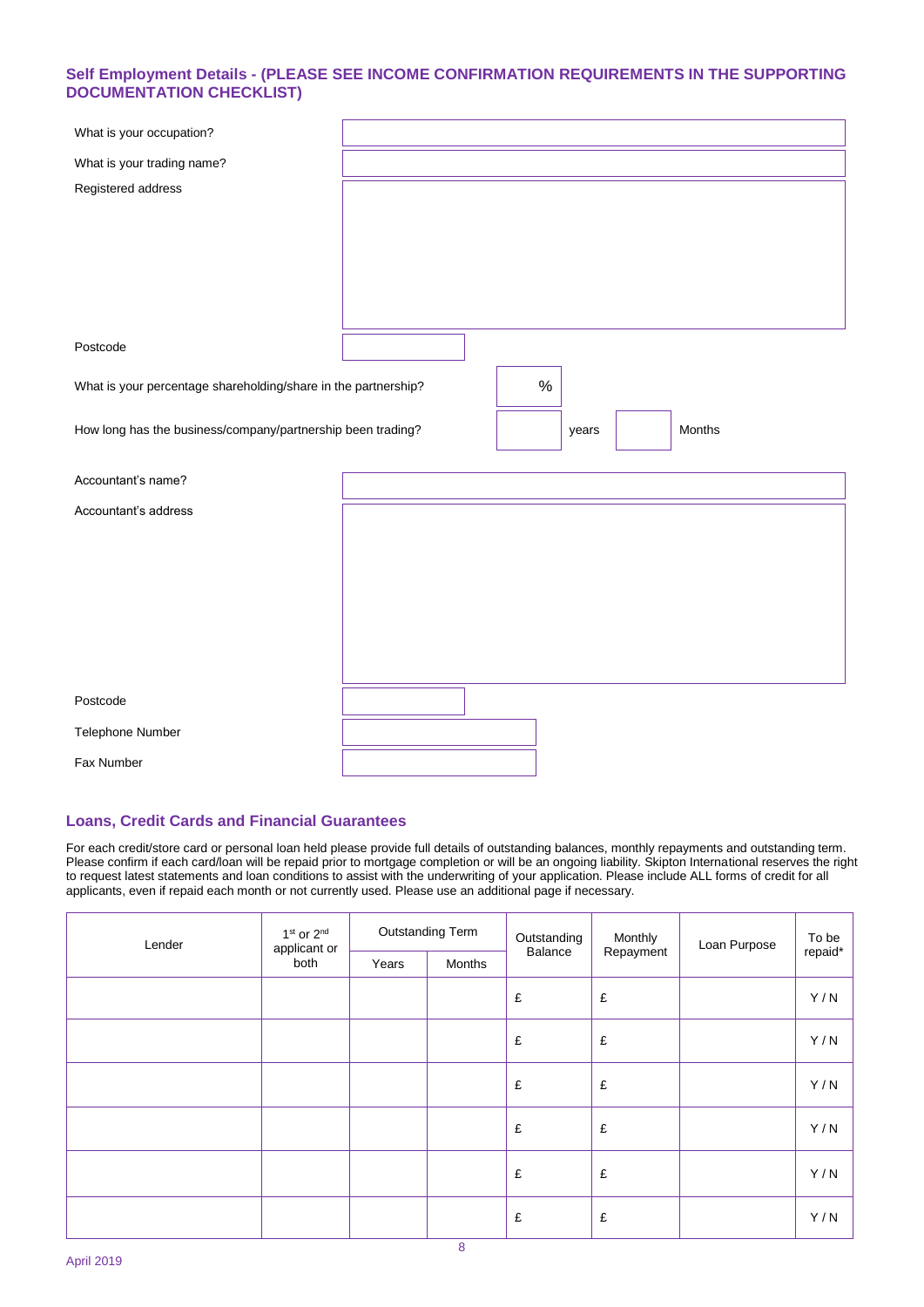#### **Existing mortgages**

For each mortgage or secured loan held please provide full details as requested below. Skipton International requires you to provide the latest 12 months mortgage statements for all mortgages held and copies of any current tenancy agreements. Please use an additional page if necessary.

#### **Property 1**

| Lender               | Full address of the             | $1st$ or $2nd$       |                                               | <b>Outstanding Term</b>                                            | Current                                                           |                            |
|----------------------|---------------------------------|----------------------|-----------------------------------------------|--------------------------------------------------------------------|-------------------------------------------------------------------|----------------------------|
|                      | property including post<br>code | applicant or<br>both | Years                                         | <b>Months</b>                                                      | estimated<br>value                                                | <b>Outstanding Balance</b> |
|                      |                                 |                      |                                               |                                                                    | £                                                                 | £                          |
| Monthly<br>Repayment | Monthly Rental Income           | To be<br>repaid*     | Year<br>property was<br>originally let<br>out | Property type<br>(eg. Detached<br>house/<br>Purpose built<br>flat) | Purpose of the<br>property<br>(Investment/<br>Rental<br>property) | Number of bedrooms         |
| £                    | £                               | Y/N                  |                                               |                                                                    |                                                                   |                            |

#### **Property 2**

| Lender               | Full address of the             | $1st$ or $2nd$       | <b>Outstanding Term</b>                       |                                                                    | Current                                                           |                            |
|----------------------|---------------------------------|----------------------|-----------------------------------------------|--------------------------------------------------------------------|-------------------------------------------------------------------|----------------------------|
|                      | property including post<br>code | applicant or<br>both | Years                                         | Months                                                             | estimated<br>value                                                | <b>Outstanding Balance</b> |
|                      |                                 |                      |                                               |                                                                    | £                                                                 | £                          |
| Monthly<br>Repayment | Monthly Rental Income           | To be<br>repaid*     | Year<br>property was<br>originally let<br>out | Property type<br>(eg. Detached<br>house/<br>Purpose built<br>flat) | Purpose of the<br>property<br>(Investment/<br>Rental<br>property) | Number of bedrooms         |
| £                    | £                               | Y/N                  |                                               |                                                                    |                                                                   |                            |

#### **Property 3**

|                      |                                                        |                                        |                                               | <b>Outstanding Term</b>                                               |                                                                |                               |
|----------------------|--------------------------------------------------------|----------------------------------------|-----------------------------------------------|-----------------------------------------------------------------------|----------------------------------------------------------------|-------------------------------|
| Lender               | Full address of the<br>property including post<br>code | $1st$ or $2nd$<br>applicant or<br>both | <b>Months</b><br>Years                        |                                                                       | Current estimated<br>value                                     | Outstanding<br><b>Balance</b> |
|                      |                                                        |                                        |                                               |                                                                       | £                                                              | £                             |
| Monthly<br>Repayment | Monthly Rental Income                                  | To be repaid*                          | Year<br>property was<br>originally let<br>out | Property<br>type (eg.<br>Detached<br>house/<br>Purpose<br>built flat) | Purpose of the<br>property<br>(Investment/ Rental<br>property) | Number of<br>bedrooms         |
| £                    | £                                                      | Y/N                                    |                                               |                                                                       |                                                                |                               |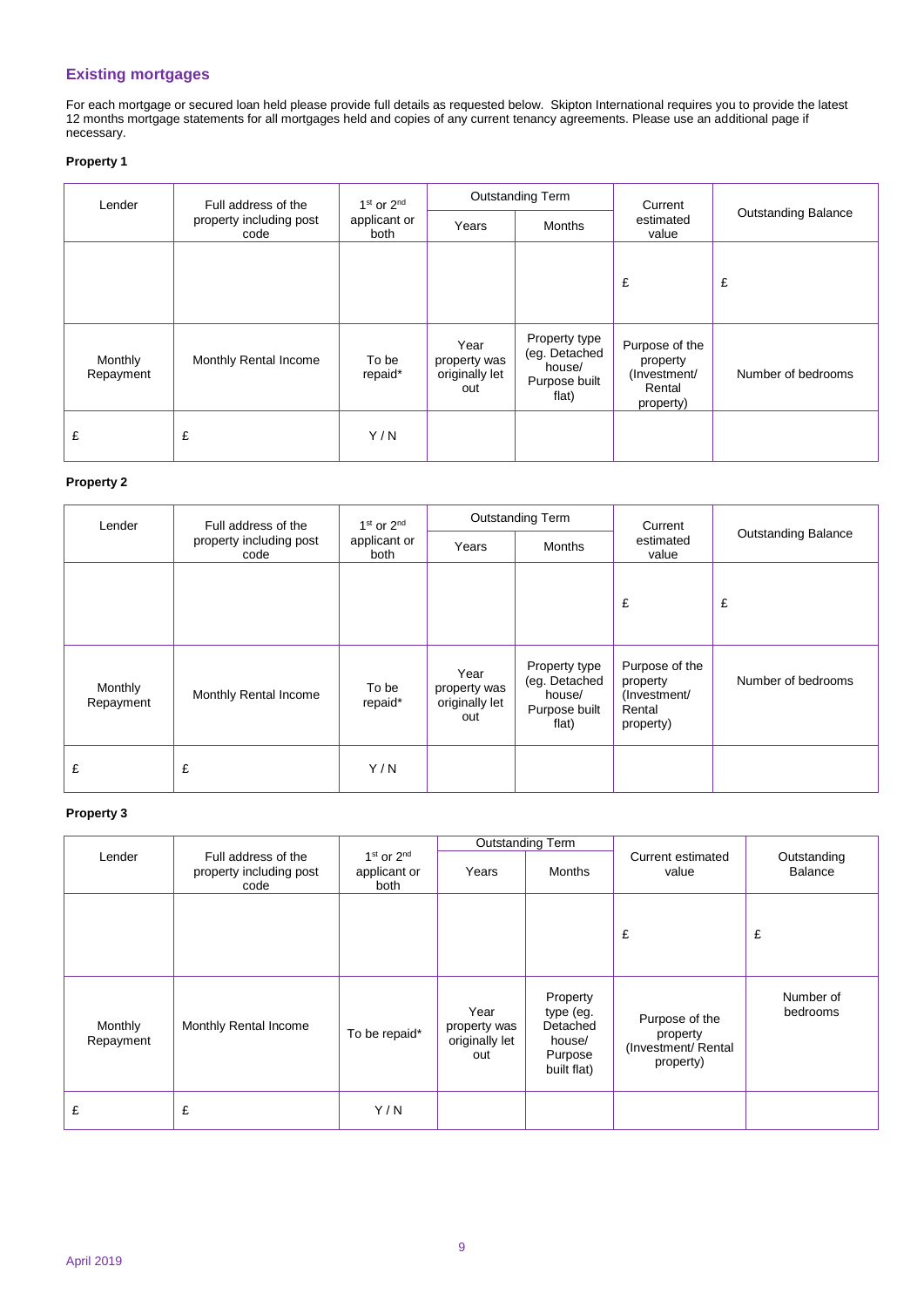#### **Property 4**

|                      |                                                                                                                            |               | <b>Outstanding Term</b>                       |                                                                       |                                                                |                       |
|----------------------|----------------------------------------------------------------------------------------------------------------------------|---------------|-----------------------------------------------|-----------------------------------------------------------------------|----------------------------------------------------------------|-----------------------|
| Lender               | $1st$ or $2nd$<br>Full address of the<br>property including post<br>applicant or<br><b>Months</b><br>Years<br>both<br>code |               |                                               | Current estimated<br>value                                            | Outstanding<br>Balance                                         |                       |
|                      |                                                                                                                            |               |                                               |                                                                       | £                                                              | £                     |
| Monthly<br>Repayment | Monthly Rental Income                                                                                                      | To be repaid* | Year<br>property was<br>originally let<br>out | Property<br>type (eg.<br>Detached<br>house/<br>Purpose<br>built flat) | Purpose of the<br>property<br>(Investment/ Rental<br>property) | Number of<br>bedrooms |
| £                    | £                                                                                                                          | Y/N           |                                               |                                                                       |                                                                |                       |

\*Please indicate if loan is intended to be repaid from the proceeds of this mortgage application.

#### **Unencumbered Properties**

| Full address of the<br>property including post<br>code | 1 <sup>st</sup> or 2 <sup>nd</sup><br>applicant or<br>both | Value | Monthly<br>Rental<br>Income | Number of<br>Bedrooms | Property type<br>(eg. Detached<br>house/ Purpose<br>built flat) | Year the<br>property was<br>originally let<br>out | Purpose of<br>property<br>(Investment/<br>Rental property) |
|--------------------------------------------------------|------------------------------------------------------------|-------|-----------------------------|-----------------------|-----------------------------------------------------------------|---------------------------------------------------|------------------------------------------------------------|
|                                                        |                                                            | £     | £                           |                       |                                                                 |                                                   |                                                            |
|                                                        |                                                            | £     | £                           |                       |                                                                 |                                                   |                                                            |
|                                                        |                                                            | £     | £                           |                       |                                                                 |                                                   |                                                            |
|                                                        |                                                            | £     | £                           |                       |                                                                 |                                                   |                                                            |

#### **Number of Buy to Lets held**

Total number of Buy to Lets held with Skipton International or any other lender

On completion of this mortgage, how many mortgaged Buy to Let properties will be held in total by all borrowers?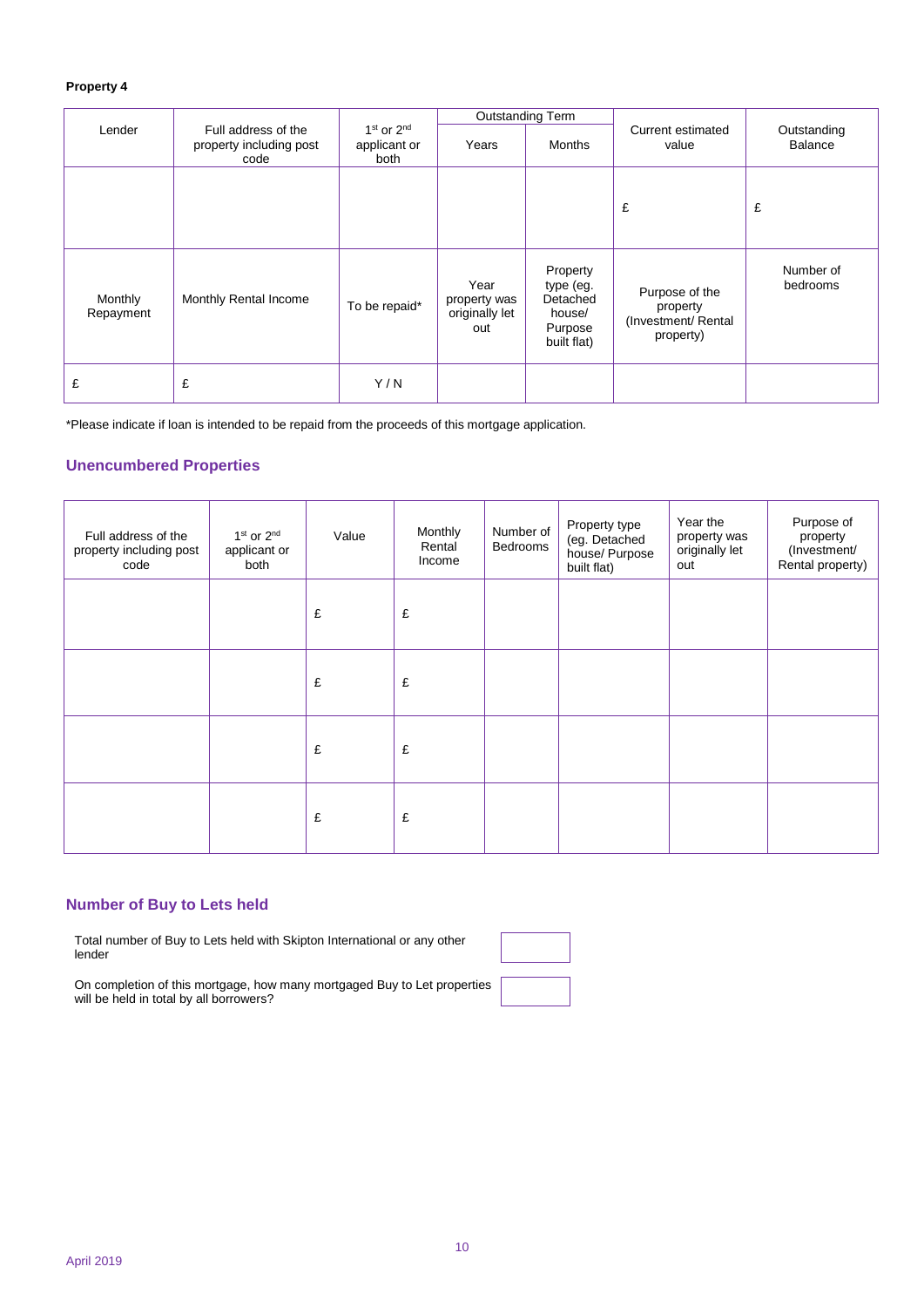#### **The Property**

**Please refer to the UK Buy to Let Leaflet which details unacceptable property types. Skipton do not lend against Grade A or 1 listed properties, please refer to the 'Unacceptable properties' within the UK Buy to Let Mortgage Leaflet for a more comprehensive list of properties which Skipton international will not lend against. If your property is exempt from an Energy Performance Certificate, please provide full details and evidence of the properties exemption status.**

| Type of Mortgage                                                                                                                                              | House Purchase / Re-mortgage / Equity Release / Further Advance / Re-vest to new<br>name |                                                                                                                                                                                                                                                                                                                                            |                                                                                                                                                                   |          |  |  |
|---------------------------------------------------------------------------------------------------------------------------------------------------------------|------------------------------------------------------------------------------------------|--------------------------------------------------------------------------------------------------------------------------------------------------------------------------------------------------------------------------------------------------------------------------------------------------------------------------------------------|-------------------------------------------------------------------------------------------------------------------------------------------------------------------|----------|--|--|
| Type of sale                                                                                                                                                  |                                                                                          |                                                                                                                                                                                                                                                                                                                                            | Leasehold / Freehold / Flying freehold                                                                                                                            |          |  |  |
| Please note: For leasehold properties Skipton International require a minimum of 85 years remaining on the lease at the point when the<br>property completes. |                                                                                          |                                                                                                                                                                                                                                                                                                                                            |                                                                                                                                                                   |          |  |  |
| Term remaining on lease                                                                                                                                       |                                                                                          |                                                                                                                                                                                                                                                                                                                                            | Years                                                                                                                                                             |          |  |  |
| Ground rent / per annum                                                                                                                                       | £                                                                                        |                                                                                                                                                                                                                                                                                                                                            |                                                                                                                                                                   |          |  |  |
| Full address of the property<br>Please ensure the address appears in full.<br>Failure to do so could result in the application<br>being delayed or rejected.  |                                                                                          |                                                                                                                                                                                                                                                                                                                                            |                                                                                                                                                                   |          |  |  |
|                                                                                                                                                               |                                                                                          |                                                                                                                                                                                                                                                                                                                                            |                                                                                                                                                                   |          |  |  |
| Postcode                                                                                                                                                      |                                                                                          |                                                                                                                                                                                                                                                                                                                                            |                                                                                                                                                                   |          |  |  |
| Property Type Style                                                                                                                                           | Maisonette Bungalow                                                                      |                                                                                                                                                                                                                                                                                                                                            | Detached House / Semi-detached House / Terraced House / Detached Bungalow /<br>Semi-detached Bungalow / Purpose built Flat / Flat conversion / Maisonette House / |          |  |  |
| Construction                                                                                                                                                  |                                                                                          |                                                                                                                                                                                                                                                                                                                                            | Standard / Timber Framed / Non-standard construction                                                                                                              |          |  |  |
| Approximate year of build                                                                                                                                     |                                                                                          | If the property that you intend to purchase is a new build,<br>Skipton International will accept applications up to a maximum<br>of 6 months prior to when the property is due to complete<br>(ready for tenant occupation). We are unable to accept<br>applications outside of this criteria, if you are in any doubt,<br>please call us. |                                                                                                                                                                   |          |  |  |
| Is the property externally clad?                                                                                                                              | Yes / No                                                                                 | regulations?<br>instructed                                                                                                                                                                                                                                                                                                                 | If yes, does the cladding/external insulation meet current fire<br>Skipton will require evidence of this prior to a valuation being                               | Yes / No |  |  |
| Is the property a new build?                                                                                                                                  | Yes / No                                                                                 |                                                                                                                                                                                                                                                                                                                                            | If yes, has it been purchased off plan?<br>Yes / No                                                                                                               |          |  |  |
| Building Certificate                                                                                                                                          |                                                                                          | None / Architect / NHBC / Other                                                                                                                                                                                                                                                                                                            |                                                                                                                                                                   |          |  |  |
| Agreed price of the property                                                                                                                                  | £                                                                                        |                                                                                                                                                                                                                                                                                                                                            | Estimated value if a remortgage / further advance                                                                                                                 |          |  |  |
| How much do you wish to borrow?                                                                                                                               | £                                                                                        |                                                                                                                                                                                                                                                                                                                                            | Existing mortgage value (if<br>remortgage or further advance)                                                                                                     | £        |  |  |
| Are any incentives/discounts being offered by<br>the developer/vendor?                                                                                        |                                                                                          |                                                                                                                                                                                                                                                                                                                                            | Yes / No                                                                                                                                                          |          |  |  |
| If YES, please provide details                                                                                                                                |                                                                                          |                                                                                                                                                                                                                                                                                                                                            |                                                                                                                                                                   |          |  |  |
| Is the builders/vendors incentive being added as<br>part of this purchase value?                                                                              |                                                                                          |                                                                                                                                                                                                                                                                                                                                            | Yes / No                                                                                                                                                          |          |  |  |
| If YES, please provide details                                                                                                                                |                                                                                          |                                                                                                                                                                                                                                                                                                                                            |                                                                                                                                                                   |          |  |  |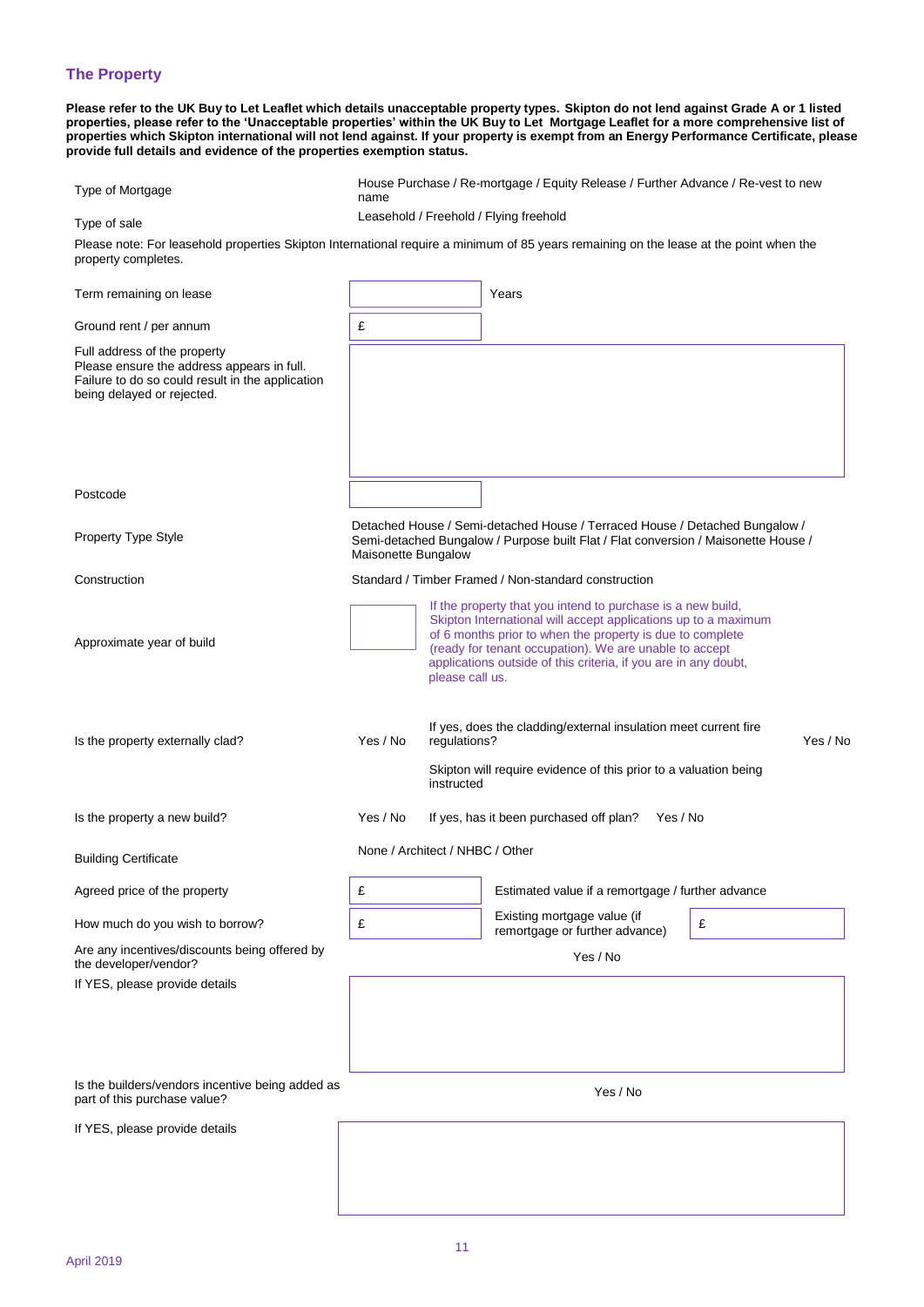| No of floors in a block (if a flat)                                                                           |                                     |
|---------------------------------------------------------------------------------------------------------------|-------------------------------------|
| Does the property have a lift?                                                                                | Yes / No                            |
| Is the property ex local authority?<br>Is the property a commercial property?                                 | Yes / No<br>Yes / No                |
| Is it above retail premises?                                                                                  | Yes / No                            |
| If so, please provide details                                                                                 |                                     |
| Does the property have a solar panel?<br>If yes, is a lease in place?<br>In there a green deal in place?      | Yes / No<br>Yes / No<br>Yes / No    |
| Please list the number of:                                                                                    |                                     |
| Living rooms                                                                                                  | <b>Kitchens</b>                     |
| Bedrooms                                                                                                      | WC's                                |
| <b>Bathrooms</b>                                                                                              | Other rooms                         |
| Garage                                                                                                        | Outbuildings                        |
| Use of outbuildings                                                                                           |                                     |
| Does the property have a separate unit of<br>accommodation (I.E. Dower unit/ Wing/<br>converted out building) |                                     |
| Condition of property                                                                                         | Good / average / poor               |
| Heating                                                                                                       | Gas / Oil / Electric / Other / None |
|                                                                                                               |                                     |
| <b>Completion Date</b>                                                                                        | $\prime$<br>$\prime$                |

#### **For Remortgage and Further Advance cases only:**

**When remortgaging your property (this also includes further advances) Skipton International will instruct its solicitors, Conveyancing Direct, to prepare and complete all legal documentation required to enable the remortgage/ further advance to complete and draw down. There is no need to instruct your own solicitor.**

Please provide a copy of the latest Tenancy Agreement.

Please identify how much of the new mortgage is required for each of the following:

| Repay outstanding mortgage                                    | £ |  |
|---------------------------------------------------------------|---|--|
| Repay prior home improvement loans                            | £ |  |
| Capital raising                                               | £ |  |
| If some capital raising is required please<br>provide details |   |  |
| Repaying other debts                                          | £ |  |
| If repaying other debts please provide details                |   |  |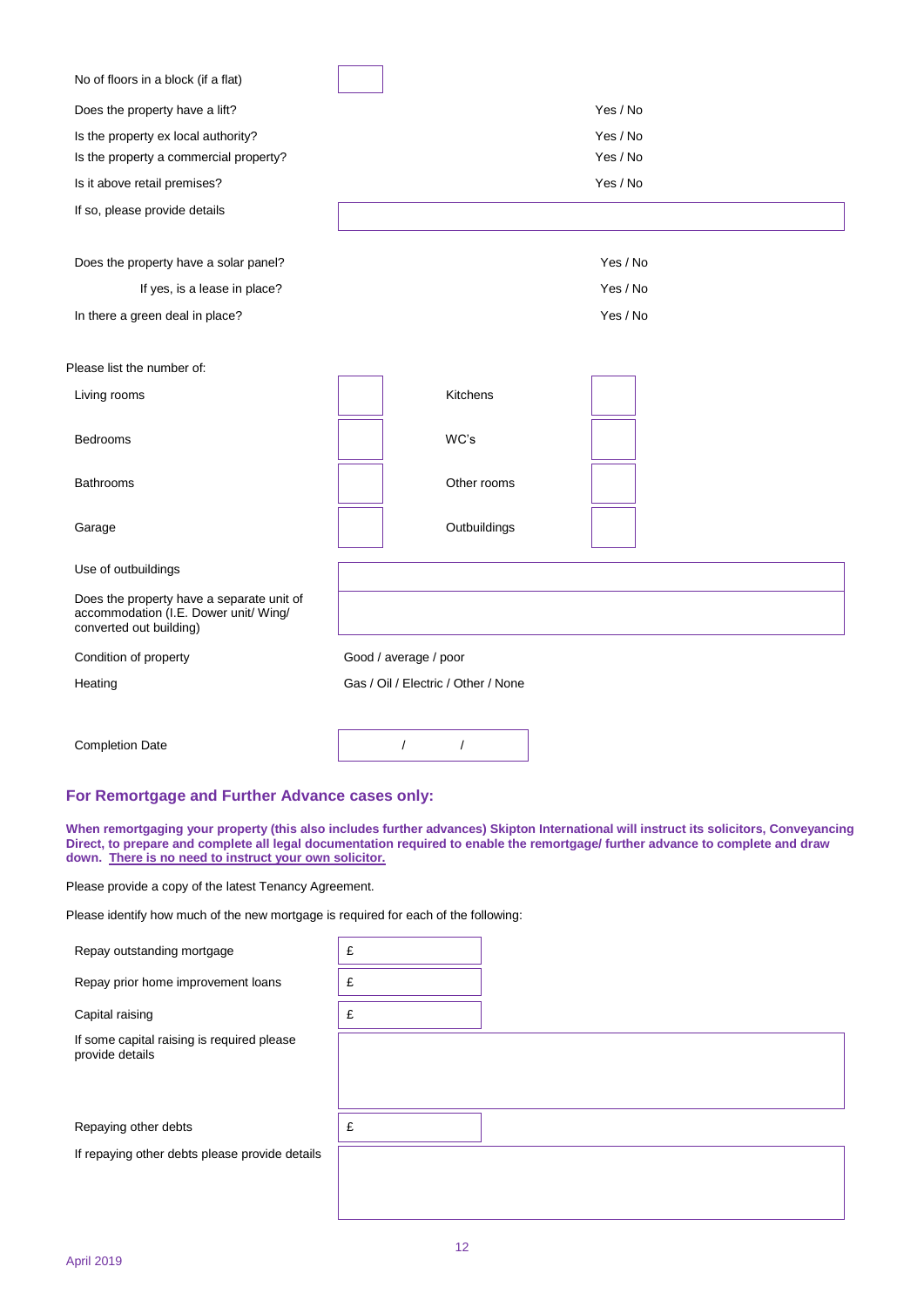| When was the mortgage taken out?                                                                                                                                                                                                                                                                                                 |   |             |                         |                                        |          |                                                                                                                                   |
|----------------------------------------------------------------------------------------------------------------------------------------------------------------------------------------------------------------------------------------------------------------------------------------------------------------------------------|---|-------------|-------------------------|----------------------------------------|----------|-----------------------------------------------------------------------------------------------------------------------------------|
| How long have you owned the property?                                                                                                                                                                                                                                                                                            |   |             |                         |                                        |          |                                                                                                                                   |
|                                                                                                                                                                                                                                                                                                                                  |   |             |                         |                                        |          |                                                                                                                                   |
| To purchase another<br>property                                                                                                                                                                                                                                                                                                  | £ | Residential | Yes / No                | Buy to Let                             | Yes / No |                                                                                                                                   |
| Transfer of equity or to buy<br>out another party                                                                                                                                                                                                                                                                                | £ |             |                         |                                        |          |                                                                                                                                   |
| <b>Tenancy Details</b>                                                                                                                                                                                                                                                                                                           |   |             |                         |                                        |          |                                                                                                                                   |
| Studio Flats under £250,000. Please see our 'Property Letting Requirements' at<br>https://www.skiptoninternational.com/sites/default/files/uploaded/forms/Property-Letting-Requirements.pdf or<br>https://www.skiptoninternational.com/sites/default/files/uploaded/forms/Property-Letting-Requirements-Scotland.pdf if Scotland |   |             |                         |                                        |          | Please note, Skipton International is unable to lend on properties designated as "Houses of Multiple Occupancy", Student Lets, or |
| What basis is the property to be let?                                                                                                                                                                                                                                                                                            |   |             | Unfurnished / Furnished |                                        |          |                                                                                                                                   |
| Will the property be let on a multiple occupancy basis?                                                                                                                                                                                                                                                                          |   |             | Yes / No                |                                        |          |                                                                                                                                   |
| If yes, please state the number of tenancies                                                                                                                                                                                                                                                                                     |   |             |                         |                                        |          |                                                                                                                                   |
| Property already let?                                                                                                                                                                                                                                                                                                            |   |             | Yes / No                | Projected Monthly Rental               | Income   | £                                                                                                                                 |
| Number of Buy to Let Mortgage Applications in progress with Skipton International Limited or<br>another Lender                                                                                                                                                                                                                   |   |             |                         |                                        |          | Applicant 1/2/joint                                                                                                               |
| Originally, is/ was your prime motivation for purchasing your first<br>property to let?                                                                                                                                                                                                                                          |   |             |                         | Capital growth/<br>Rental yield/ Other |          | Applicant 1/2/joint                                                                                                               |
| If other, please state here                                                                                                                                                                                                                                                                                                      |   |             |                         |                                        |          |                                                                                                                                   |
| How long has the borrower been a property landlord<br>for?                                                                                                                                                                                                                                                                       |   |             | Years                   | Months                                 |          | Applicant 1/2/joint                                                                                                               |
| <b>Property Declarations</b>                                                                                                                                                                                                                                                                                                     |   |             |                         |                                        |          |                                                                                                                                   |
| Is vacant possession of the property being obtained on completion?                                                                                                                                                                                                                                                               |   |             |                         |                                        | Yes / No |                                                                                                                                   |
| Do you intend a tenant to occupy the property immediately on completion?                                                                                                                                                                                                                                                         |   |             |                         |                                        | Yes / No |                                                                                                                                   |
| If NO, please supply further details                                                                                                                                                                                                                                                                                             |   |             |                         |                                        |          |                                                                                                                                   |
| Is the loan wholly or predominantly for the purposes of a business?                                                                                                                                                                                                                                                              |   |             |                         |                                        | Yes / No |                                                                                                                                   |
| Will you be providing all the monies required in addition to this loan to<br>enable you to purchase the property?                                                                                                                                                                                                                |   |             |                         |                                        | Yes / No |                                                                                                                                   |
| If NO, please supply further details, e.g. gift                                                                                                                                                                                                                                                                                  |   |             |                         |                                        |          |                                                                                                                                   |
| Will any additional borrowing be secured against the property by a second<br>charge?                                                                                                                                                                                                                                             |   |             |                         |                                        | Yes / No |                                                                                                                                   |
| Will the loan be for the direct benefit and advantage of all applicants?                                                                                                                                                                                                                                                         |   |             |                         |                                        | Yes / No |                                                                                                                                   |
| If NO, please supply further details                                                                                                                                                                                                                                                                                             |   |             |                         |                                        |          |                                                                                                                                   |
|                                                                                                                                                                                                                                                                                                                                  |   |             |                         |                                        |          |                                                                                                                                   |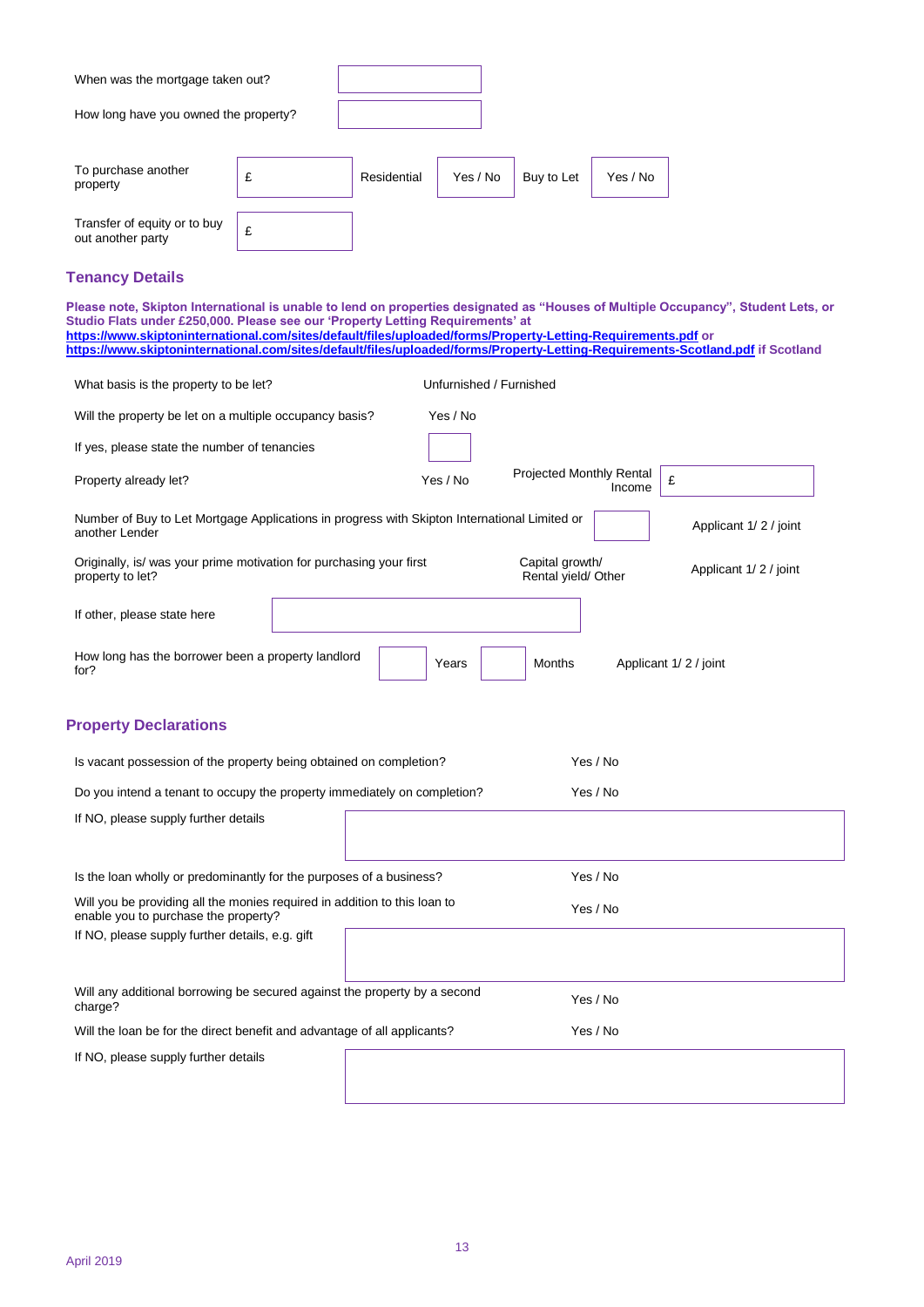#### **Solicitors Details (***only required for purchase and transfers of equity***)**

| <b>Acting Solicitor</b>                    |  |
|--------------------------------------------|--|
| Law Firm                                   |  |
| Address of Solicitor (including post code) |  |
| Contact number                             |  |
| <b>Email Address</b>                       |  |

Skipton International will instruct Conveyancing Direct to act on its behalf to prepare all legal documentation required to enable your facility to draw down. If purchase, Conveyancing Direct will be in touch with your solicitors with a list of requirements needed in order to enable completion.

#### **Mortgage Product**

| Type of mortgage                                                                                                      | Repayment and Interest / Interest Only / Interest only (overpayments)<br>Interest only (sale of prop) / Part repayment and part interest only |
|-----------------------------------------------------------------------------------------------------------------------|-----------------------------------------------------------------------------------------------------------------------------------------------|
| If Interest only, amount Interest only                                                                                | £                                                                                                                                             |
| If Interest only or Part and Part, please select<br>repayment vehicle                                                 | Endowment Policy / Sale of property / Sale of assets / Over payments / Stocks<br>and shares<br>Unit Trust / Pension/ Savings / Other          |
| If Interest only or Part and Part, please supply<br>repayment vehicle details                                         |                                                                                                                                               |
| Skipton product / rate requested<br>(Details of current products are available on<br>Skipton International's website) |                                                                                                                                               |
| Mortgage term required                                                                                                | <b>Months</b><br>years                                                                                                                        |

#### **Valuation**

Please note, unless otherwise advised Skipton International will require an up to date valuation of the property to establish the Loan to Value and rental income, the cost of which is covered by your Application Fee. Skipton International will instruct the valuation once Agreement In Principal has been provided.

#### **Estate agents/vendor/ key holders for remortgages**

| Estate agents/vendors name            |  |
|---------------------------------------|--|
| Estate agents/ vendors contact number |  |
|                                       |  |
| <b>Estate agents address</b>          |  |
|                                       |  |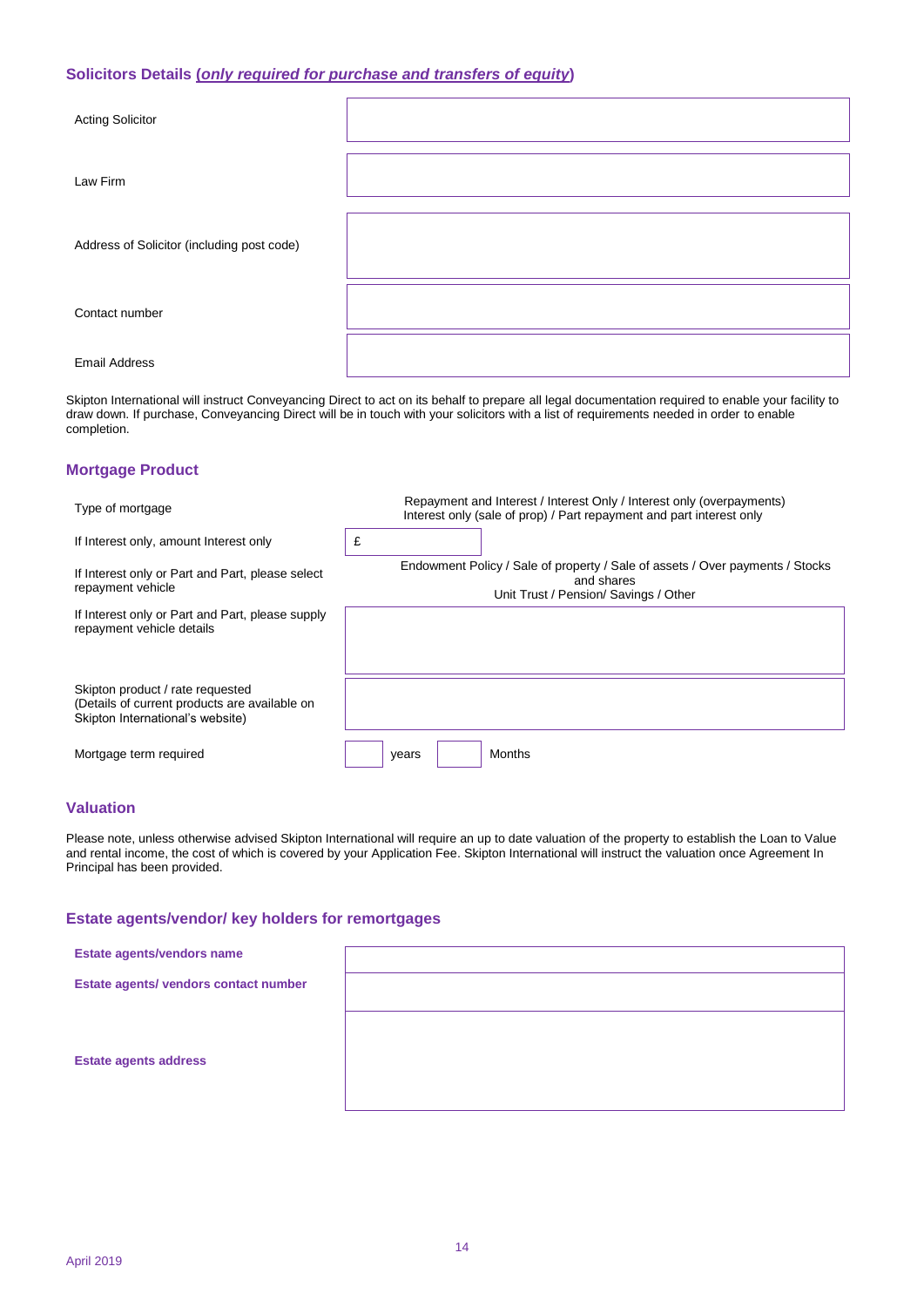#### **Intermediary (to be completed by a mortgage broker only)**

#### **If you are not a Skipton International approved broker, please contact us on 0044 1481 730 730 for registration details.**



I/We have provided a "Non Advised Service" for this application

I/we have provided an "Advised Service" for this application

I declare that, in relation to the evidence of identity and address verification:

a) I have seen the original documents;

b) any documents bearing a signature were pre-signed; and

c) any documents bearing a photograph bore a good likeness.

| Broker fee to be charged<br>to the applicant* | £ |             |            |
|-----------------------------------------------|---|-------------|------------|
| Payable on (please tick)                      |   | Application | Completion |
| Refundable if does not proceed?               |   | Yes         | No         |
| Name of Beneficiary of Fee                    |   |             |            |

\*the fee you will be charging must be disclosed to Skipton International. Skipton will be unable to issue a Mortgage Offer Letter without the fee being disclosed here. If no fee is being charged to the client please enter "0".

| Name of Intermediary      |      |  |  |
|---------------------------|------|--|--|
| Company                   |      |  |  |
| <b>Contact Number</b>     |      |  |  |
| E-mail address            |      |  |  |
| Signature of Intermediary | Date |  |  |

#### **DECLARATION – to be signed by all applicants**

Thank you for applying for a mortgage with Skipton International Limited – please read the following declaration before signing.

I apply for a loan, which I understand will be secured on my property, on the basis of the information I have supplied.

I understand that Skipton International Limited may at any time transfer or otherwise dispose of the benefit of any loan, mortgage or any other security for the loan to any third party, whether or not a building society or associated body of a building society, without any further reference to me.

#### **I declare** that:

- I DO NOT intend that either I or a connected party (e.g. Applicant, Spouse, Civil Partner, Parent, Grand parents, Sibling, Child or Grand Child) reside in the Property either on completion or at any time in the future.
- I am over 18 years of age;
- there are no existing loans or mortgages in my name with Skipton International Limited or any other lender other than declared on the application;
- I have never been convicted of any criminal offence nor is any prosecution pending, excluding motoring or "spent" offences by virtue of the Rehabilitation of Offenders (Bailiwick of Guernsey) Law 2002 or equivalent in any jurisdiction;
- any person interested now or in the future in the loan may rely upon the truth and accuracy of the information given and in any supporting documentation or information supplied by me;
- if any of the information I have given changes before the mortgage is completed, I shall advise Skipton International Limited immediately.
- I accept any Application Fee is only refundable at the discretion of Skipton International Limited

I understand that where the term takes me to beyond retirement age it is my responsibility to ensure I have sufficient funds to maintain payments to the end of the term. I understand a Tariff of Charges is available on request.

I understand that my Loan Offer and any other communications from Skipton International Limited may be sent to me/us by electronic means, including without limitation by electronic mail to an address provided to Skipton International Limited, which may or may not be sent by an encrypted method. I further understand that any commitment given by me/us including without limitation by electronic mail or in a document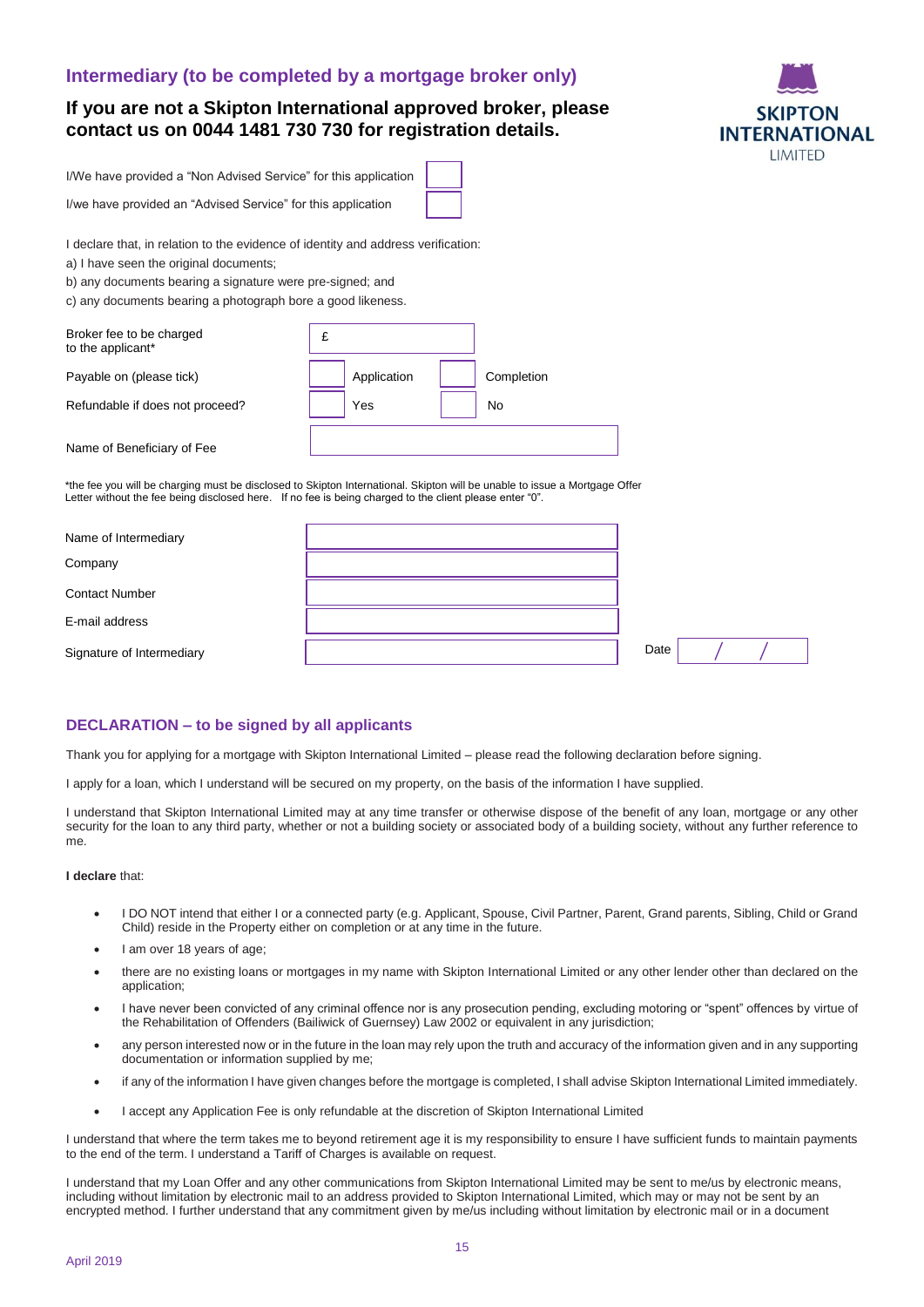or scanned image attached to or included within an electronic communication will be binding, including any scanned image of the Loan Offer (or other documents) bearing my/our signature(s).

I understand a Tariff of Charges is available on request.

#### **APPLICATION COSTS AND SURVEYOR'S REPORT AND VALUATION**

I acknowledge that, Skipton International Limited reserves the right to reject my application without giving any reason.

I understand that when appropriate Skipton International will need to obtain a surveyor's report on the property offered as security at my expense. I accept that in the event of the facility not proceeding to completion for whatever reason, I will be solely responsible for all legal, survey and other costs of whatever nature incurred by Skipton International Limited or its adviser in connection herewith.

\*Skipton International Limited is not an agent of the Valuer or firm of Valuers and I am making no agreement with the Valuer. I understand that neither Skipton International Limited nor the Valuer will warrant, represent or give any assurance to me that the statements, conclusions and opinions expressed or implied in the Report and Valuation will be accurate and valid and the Valuer's Report will be supplied without any acceptance of responsibility to me on the part of the Valuer or the Bank, even if the Valuer is negligent in relation to the Report. I understand that the Report is a valuation for mortgage purposes only and is not a full survey."

#### **VALIDITY OF THE APPLICATION**

This application is valid for 3 months from the date it is signed, after this time a new application and full supporting documentation and appropriate applicant fee (as noted in Skipton International's Tariff of Charges) will be required; all new submissions will be reviewed under Skipton International's mortgage criteria at that time.

#### **YOUR PERSONAL DATA**

#### **The Data Protection (Bailiwick of Guernsey) Law, 2017**

We are committed to protecting your privacy and keeping your personal information secure. Skipton will only request personal information that is necessary for us to process and maintain your mortgage with us.

The Data Protection (Bailiwick of Guernsey) Law, 2017 gives individuals certain rights over their personal data and defines the rules for how a data controller, such as Skipton International, are allowed to process personal information. It also states that those who record and process personal information must be open and honest in how that information is used.

The full Skipton International Privacy Policy can be found online at [www.skiptoninternational.com](http://www.skiptoninternational.com/) and will also be issued alongside the terms and conditions for all new mortgage customers.

#### **Lawfulness of Data Processing**

The Data Protection Law only allows us to use (or process) your personal information if we have a proper reason for doing so. We must have one or more of the following reasons:

- In order to fulfil our contractual obligations
- to you, or
- if it is a legal obligation, or
- if you consent to it , or
- if it is in our legitimate interest to do so

A legitimate interest means that we have a business reason for using your information that does not treat you unfairly or have a negative impact upon you. If we ever do rely on or legitimate interest to process your personal information we will always advise you of what we are doing.

#### **Collecting Personal Information**

The information that we collect about you may come from both yourself and some other sources as listed in the full Privacy Policy.

#### **Sharing Personal Information**

We may share personal information with other affiliates of Skipton Building Society, third party review sites for service monitoring (currently Feefo) and some other organisations as listed in the full Privacy Policy.

Data is not transferred out of the European Economic Area (EEA) or Guernsey/Jersey.

#### **Personal Data Rights**

Under the Data Protection (Bailiwick of Guernsey) Law, 2017 individuals have specific rights over how companies use their personal data. Please see the full Skipton International Privacy Policy for details of these personal data rights and how Skipton meet these requirements.

We may occasionally send information via post to existing customers that contains details of Skipton products including new interest rate options. We believe it is within our legitimate interests to do so and that it is in your interests to be made aware of new products that could be of benefit to you. However, you can request that you are not contacted for this purpose when signing the offer letter or at any other time by submitting a request in writing, by email to 'opt-out@skiptoninternational.com' or by contacting our friendly Customer Services team on (+)44 1481 730730.

As a mortgage applicant Skipton International Limited may process the information contained in my application form and about my account in the following ways: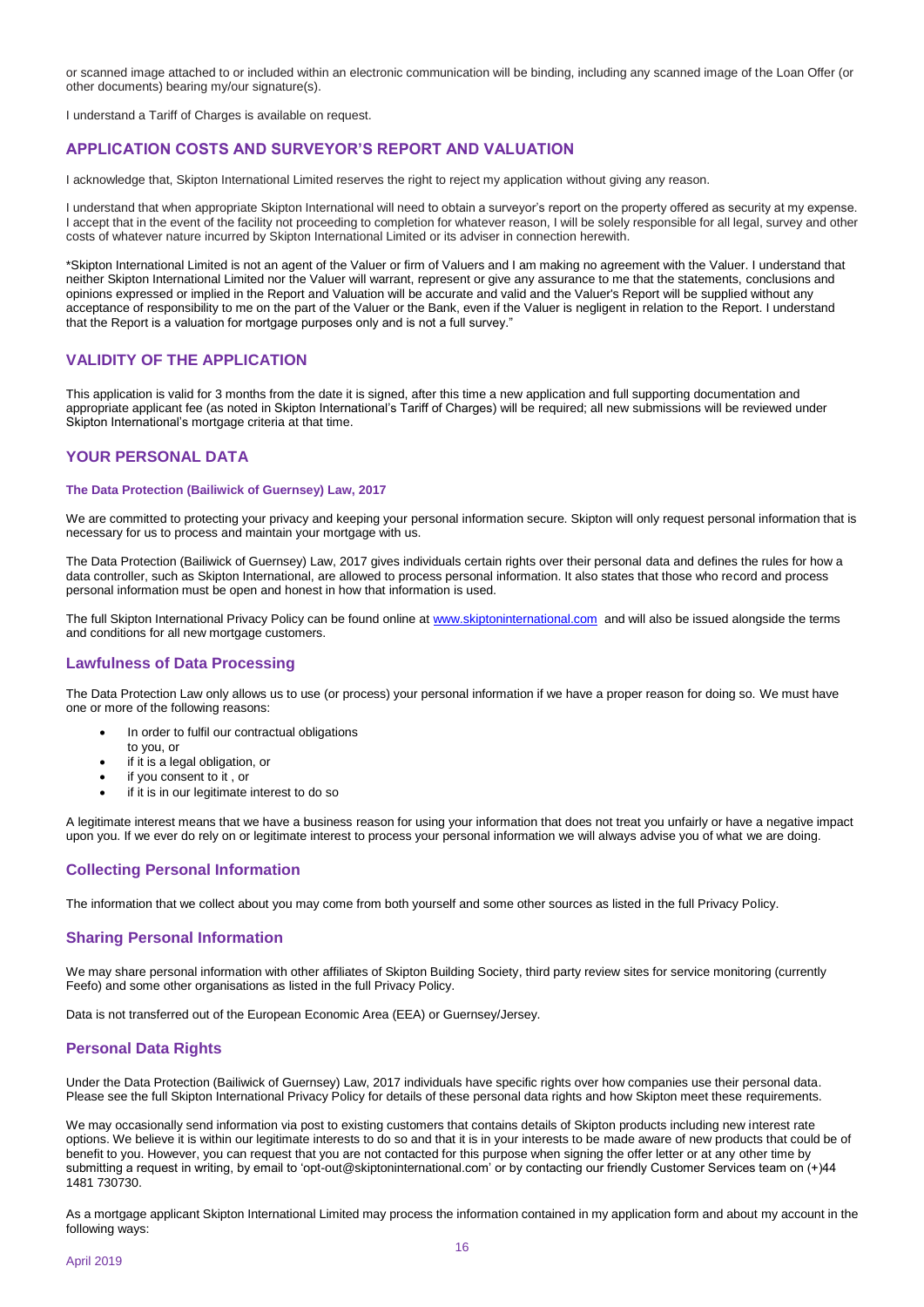- passing the surveyor's report to any other firm of valuers or surveyors if any further inspection or re-valuation is required at any time;
- using particulars in the application, any supporting documents or information whether relating to the property or not, the mortgage and conduct of the mortgage account and any information or documentation involving me or the property (if this ever includes "special category" data your explicit consent will be obtained) for initial and ongoing credit assessment purposes and in connection with the taking out of the mortgage, operation and statistical analysis of my mortgage account and to the passing of this information to Skipton International Limited's agents and third party processors if this is necessary for any of these purposes. Skipton International Limited may also pass the same to any transferee, potential transferee, guarantor, potential guarantor of the mortgage or their legal or mortgage intermediary;
- referring to my employers or accountants for confirmation of income;
- passing any details relating to the mortgage application up to and including completion of the loan to any mortgage intermediary who introduced my application to Skipton International Limited;
- information about the mortgage, including the purpose of the loan, its amount, any sums secured, the interest rate, the term of the loan and the repayment details may be passed on to Skipton Internationals legal advisers;
- information on undisputed personal debts which are in default and where no satisfactory proposals for repayment have been received by Skipton International Limited following formal demand, being passed to a credit reference agency;
- Mortgage repayment information is passed to a credit reference agency on a monthly basis;
- disclosure to regulatory bodies for the purpose of monitoring compliance with any regulatory rules, and to the Channel Islands Financial Ombudsman for the purpose of complaints investigation;
- to make enquires of authorised referees and licenced credit reference agencies who will supply Skipton with credit information, as well as Information from the Electoral Register. The agencies will record details of the search whether or not this application proceeds. Skipton may also make periodic searches of group records, credit reference agencies and fraud prevention agencies to manage my account and carry out ongoing credit risk assessment and statistical analysis of the performance of my account. These further searches will not be seen or used by other lenders to assess my ability to obtain credit. Credit searches and other information which is provided to Skipton and/or the credit reference agencies, about me and those with whom I am linked financially may be used for debt tracing and the prevention of money laundering as well as the management of my account.
- to prevent or detect fraud or to assist in verifying my identity, Skipton International Limited may make searches of Skipton Group records and at fraud prevention agencies who will supply information. Skipton International Limited may also pass information to financial and other organisations involved in fraud prevention to protect it and its customers from theft and fraud. Skipton International Limited, Skipton Building Society Group, and other companies may use this information if decisions are made about me or others at my address(es) on credit or credit-related services or motor, household, credit, life or any other insurance facilities. It may also be used for tracing and claims assessment;
- If false or inaccurate information is provided and fraud is identified, details will be passed to fraud prevention agencies to prevent fraud and money laundering;
- Further details explaining how the information held by fraud prevention agencies may be used can be obtained by writing to the Compliance Department, PO Box 509, Tudor House, The Bordage, St Peter Port, Guernsey, GY1 6DS, or from www[.skiptoninternational.com.](https://protect.mimecast-offshore.com/s/B9AkCKZyLyHqY80iMSyQa)
- using my information to help develop and improve the products and services offered to me and other customers. Skipton International Limited may also share information with other companies within the Skipton Group as detailed in our Privacy Policy to help provide me with a high standard of service

#### I understand that:

- information held about me by the Credit Reference Agencies may already be linked to records relating to one or more of my partners. For the purposes of this application we may be treated as financially linked and my application will be assessed with reference to any "associated" records of my partners. By stating a financial association with another party, I also declare that Skipton International Limited is entitled to disclose information about my joint applicant and/or anyone else referred to by me; and search, link and/or record information at credit reference agencies about me and/or anyone else referred to by me;
- an "association" between joint applicants and/or any individual identified as my financial partner, will be created at credit reference agencies, which will link our financial records. I and anyone else with whom I have a financial link understand that each other's information will be taken into account in all future applications by either or both of us. This linking will continue until one of us successfully files a "disassociation" at the credit reference agencies.

#### **DATA PROTECTION NOTICE**

For the purposes of the Data Protection (Bailiwick of Guernsey) Law 2017 Skipton International Limited will be the data controller responsible for the processing of your data in relation to your mortgage application, the ongoing operation of your mortgage account (if your application is approved), assessment of the performance of your account and after redemption of the mortgage for statutory, regulatory, accounting, auditing or other lawful requirements. We may also use your information to develop products and services that may be of interest to you in the future.

We will retain your data for 7 years after the date of mortgage redemption for one of the following reasons:

In order to show that we have treated you fairly.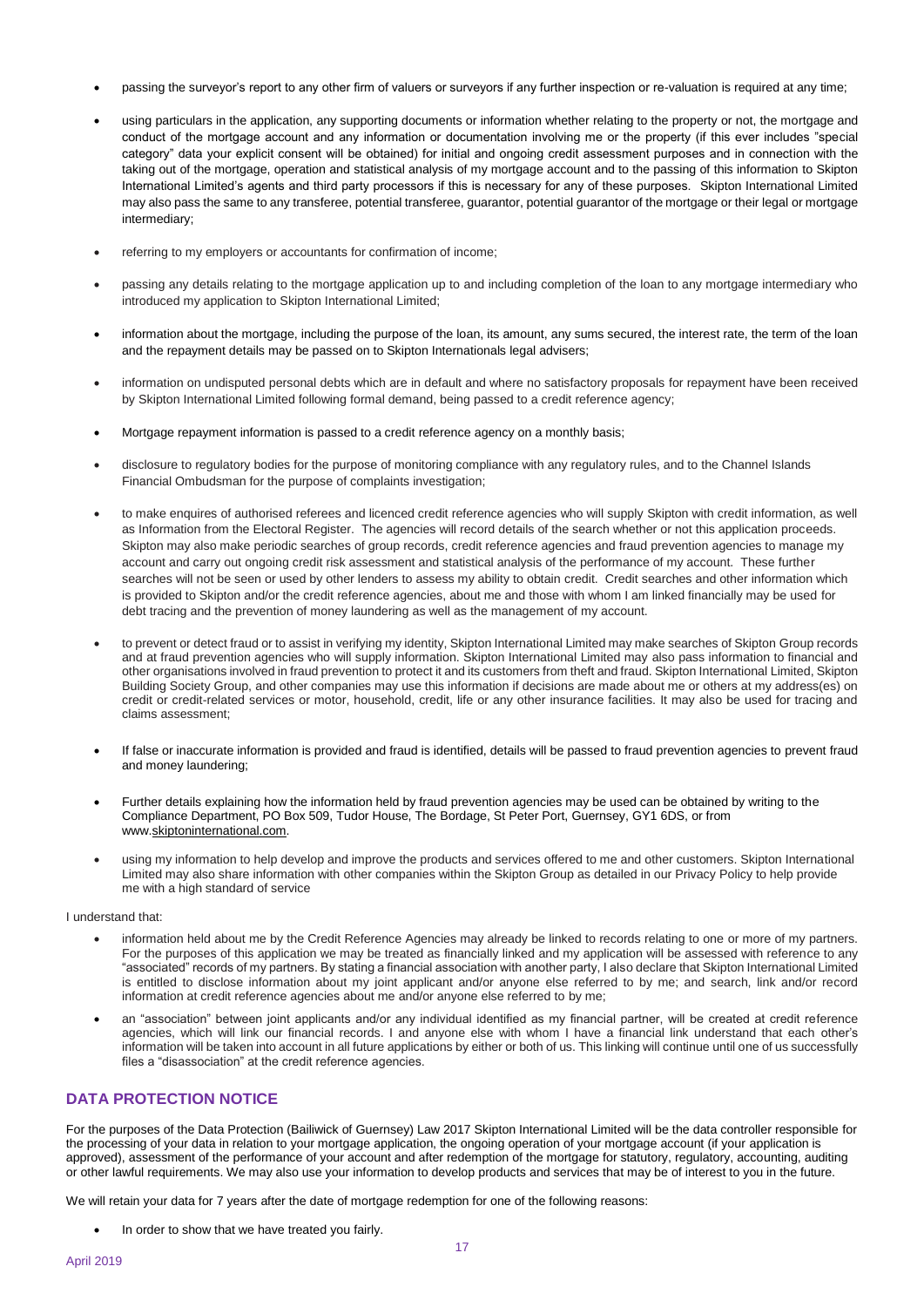- In order to respond to any questions or complaints.
- In order to maintain records to comply with rules applicable to us.

After this time we will erase your personal data from our core banking systems. However, data will remain on our secure, restricted access back-ups for up to 6 years due to the technical difficulties of deletion from these systems and the other associated risks involved with this process. We have deemed this to be within our legitimate interests.

Your data may include "special category" data. The Law defines "special category data" as information about your race, ethnic origin, politics, religion, trade union membership, genetics, biometrics (where used for ID purposes), health, sex life, sexual orientation or criminal data.

#### **DATA ACCESS**

I understand that:

- with limited exceptions I can request in writing or via email to dsars@skiptoninternational.com details which are held about me by Skipton International Limited and where necessary rectify the information that is held about me. Skipton International have 30 days to respond to these requests;
- I have the right of access to my personal records held by credit and fraud agencies. Skipton International Limited will supply their names and addresses upon request.

I confirm that I have read all answers including those completed in other than my own handwriting and confirm that all answers are correct and complete. To the best of my knowledge I believe the statements in these Declarations are true and correct.

#### **Signature and Authority to obtain references/information and process data**

#### **Please ensure you have carefully read all the above declarations before signing below.**

It is important that you read and understand the section entitled "Your Personal Data". By signing this application, you agree that we can use your information as described. I hereby authorise and request you to provide Skipton International Limited with any information they may require.

#### **Signature(s) of applicant(s):**

Do not forget to complete the Direct Debit Mandate at the end of this form.

| <b>First Applicant/Guarantor/Underlying Client</b>  | Date |  |  |
|-----------------------------------------------------|------|--|--|
|                                                     |      |  |  |
| <b>Second Applicant/Guarantor/Underlying Client</b> | Date |  |  |
|                                                     |      |  |  |
|                                                     |      |  |  |

#### **Please sign in accordance with your passport.**

**YOUR HOME MAY BE REPOSSESSED IF YOU DO NOT KEEP UP REPAYMENTS ON YOUR MORTGAGE**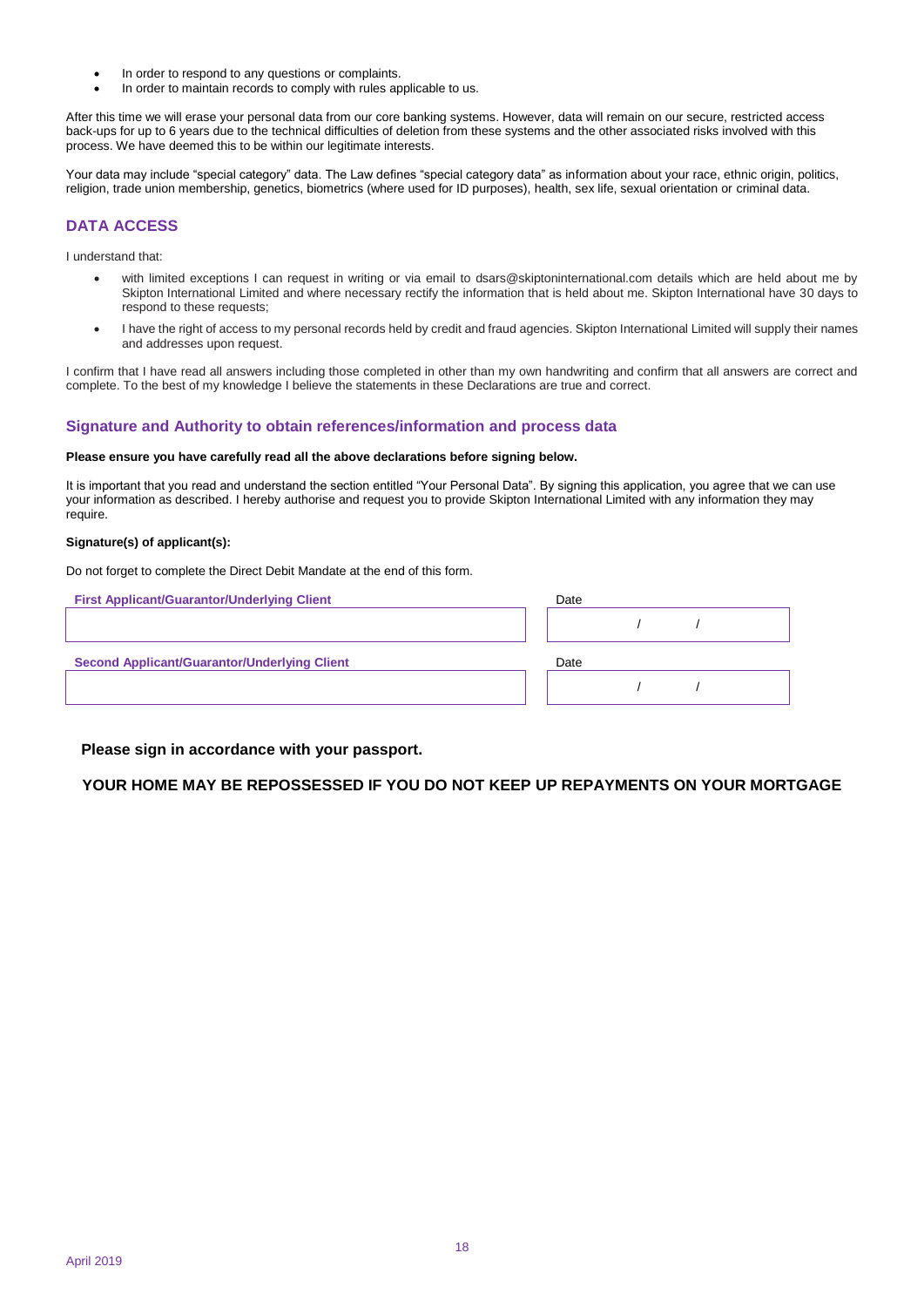#### **Instructions to your Bank or Building Society to pay Direct Debit to pay Direct Debit Contract Originator's identification number to pay Direct Debit**

9 4 8 5 0 8

**Please fill in the whole form using a black ball point pen and send it to:**

SKIPTON INTERNATIONAL LIMITED, P.O.BOX 509, TUDOR HOUSE, THE BORDAGE, ST PETER PORT, GUERNSEY, GY1 6DS.

#### **1. Name and full postal address of your Bank or Building Society branch**

|    | Address                                                                                                    |                                                                                                                                                                                                                                                                                                                                                   |
|----|------------------------------------------------------------------------------------------------------------|---------------------------------------------------------------------------------------------------------------------------------------------------------------------------------------------------------------------------------------------------------------------------------------------------------------------------------------------------|
|    |                                                                                                            | Postcode <b>Exercía de Senato de Senato de Senato de Senato de Senato de Senato de Senato de Senato de Senato de</b>                                                                                                                                                                                                                              |
| 2. | Name(s) of account holder(s)                                                                               | 5. Reference Number (Skipton will complete)                                                                                                                                                                                                                                                                                                       |
|    |                                                                                                            |                                                                                                                                                                                                                                                                                                                                                   |
| 3. | <b>Branch sort code</b> (from top right hand corner of your cheque book)                                   | 6. Instruction to your Bank or Building Society                                                                                                                                                                                                                                                                                                   |
|    | $\blacksquare$<br>$\blacksquare$                                                                           | Please pay Skipton International Limited Direct Debits form the account<br>detailed on this instruction subject to the safeguards assured by the<br>Direct Debit Guarantee. I understand that this instruction may remain<br>with Skipton International Limited and, if so, details will be passed<br>electronically to my Bank/Building Society. |
| 4. | <b>Bank or Building Society account number</b>                                                             |                                                                                                                                                                                                                                                                                                                                                   |
|    |                                                                                                            | Signature(s)                                                                                                                                                                                                                                                                                                                                      |
|    | <b>Banks or Building Societies may not accept</b><br>Direct Debit Instructions from some types of account. | Date: the contract of the contract of the contract of the contract of the contract of the contract of the contract of the contract of the contract of the contract of the contract of the contract of the contract of the cont                                                                                                                    |

This Guarantee should be detached and retuned to the payer

----------------------------------------------------------------------------------------------------------------------------------------------------------

#### **The Direct Debit Guarantee**

- This Guarantee is offered by all Banks and Building Societies that take part in the Direct Debit Scheme. The efficiency and security of the Scheme is monitored and protected by your own Bank or Building Society.
- If the amounts to be paid or the payment dates change, Skipton International Limited will notify you 14 working days in advance of your account being debited or as otherwise agreed.
- If an error is made by Skipton International Limited or your Bank or Building Society, you are guaranteed a full and immediate refund from your branch of the amount paid.
- You can cancel a Direct Debit at any time by writing to your Bank or Building Society. Please also send a copy of your letter to us.



PO BOX 509, TUDOR HOUSE, THE BORDAGE, ST PETER PORT, GUERNSEY, GY1 6DS TEL: 01481 730730 FAX: 01481 716900 www.skiptoninternational.com

To help maintain service and quality, some telephone calls may be recorded and monitored. YOUR HOME MAY BE REPOSSESSED IF YOU DO NOT KEEP UP REPAYMENTS ON YOUR MORTGAGE

Skipton will comply with the Data Protection (Bailiwick of Guernsey) Law 2017 at all times when obtaining and processing personal data about you. Our Privacy Policy explains how and why Skipton collects, uses, stores and transfers your personal data and can be found at www.skiptoninternational.com.

Registered Office: Tudor House, The Bordage, St Peter Port, Guernsey GY1 6DS. Registered in Guernsey: 30112. Skipton International Limited is a wholly owned subsidiary of Skipton Building Society. March 2013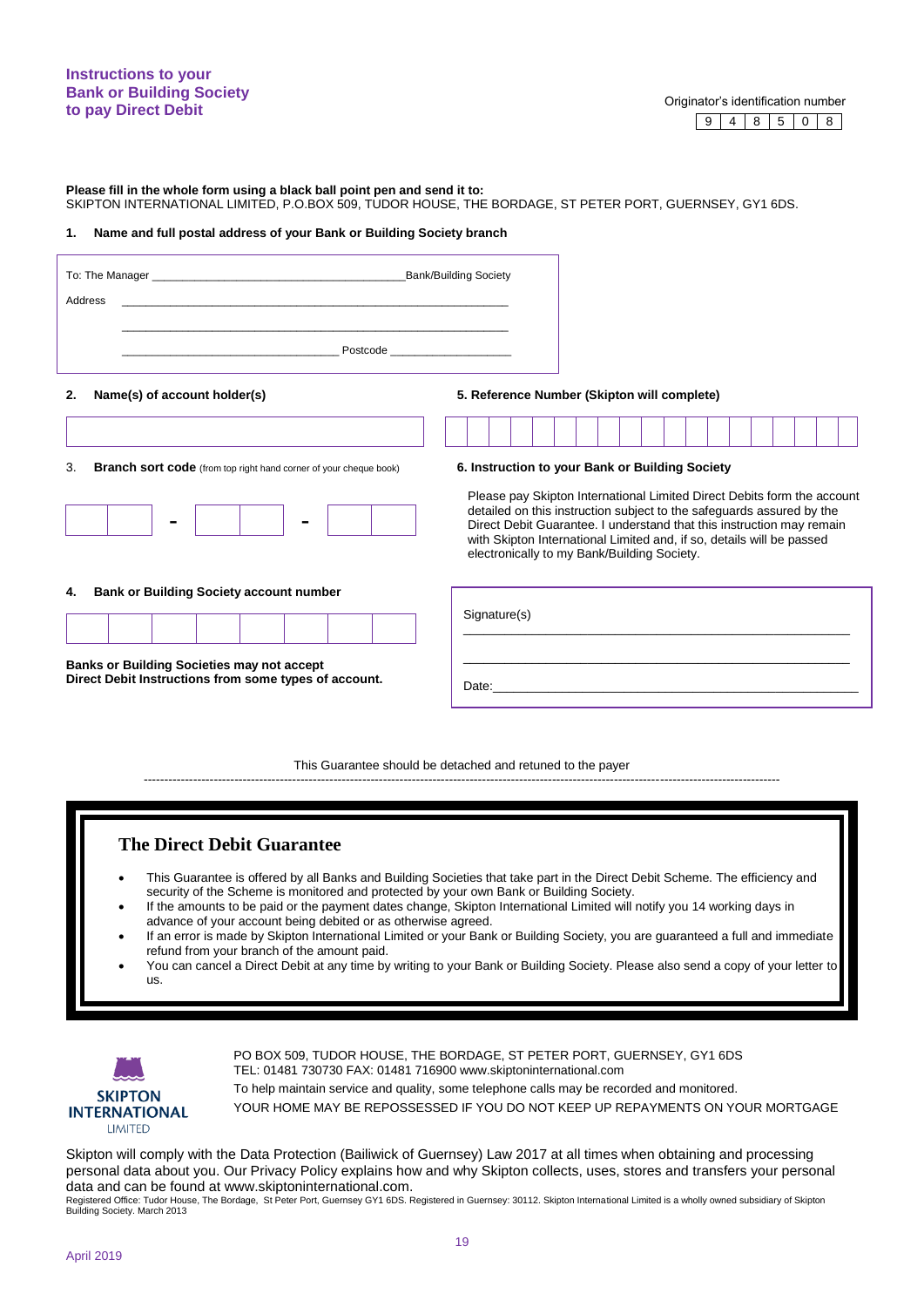# **IDENTIFICATION VERIFICATION FORM**

## **(Applicant 1)**

Place identity document, picture down, on the photocopier, then place this form over the top, with the identity document here ensuring the signature page of your passport is included. Please now take a copy, and complete your details below.

Having seen the individual and identification document at the same time I certify this is a true copy and that the photograph is a reasonable likeness.

| <b>Full Name of Certifier</b>     | Signature of Certifier             |
|-----------------------------------|------------------------------------|
|                                   |                                    |
| Position of Certifier             | Staff/FCA Number of Certifier      |
|                                   |                                    |
| Company of Certifier              | <b>Contact Number of Certifier</b> |
|                                   |                                    |
|                                   |                                    |
| <b>Email Address of Certifier</b> |                                    |
|                                   |                                    |
| Date                              | and                                |
| Month<br>Year<br>Day              | <b>SKIPTON</b>                     |
|                                   | <b>INTERNATIONAL</b>               |

#### **\*Please note that the person certifying the document cannot be a family member.**

PO BOX 509, Tudor House, The Bordage, St Peter Port, Guernsey, Channel Islands, Great Britain, GY1 6DS. Skipton International Limited is a wholly owned subsidiary of Skipton Building Society. Telephone **+44 (0)1481 727374** 

Website **[www.skiptoninternational.com](http://www.skiptoninternational.com/)**

We will comply with the Data Protection (Bailiwick of Guernsey) Law 2017 at all times when obtaining and processing personal data. Our Privacy Policy explains how and why Skipton collects, uses, stores and transfers personal data and can be found at www.skiptoninternational.com

To help maintain service and quality, some telephone calls may be recorded and monitored.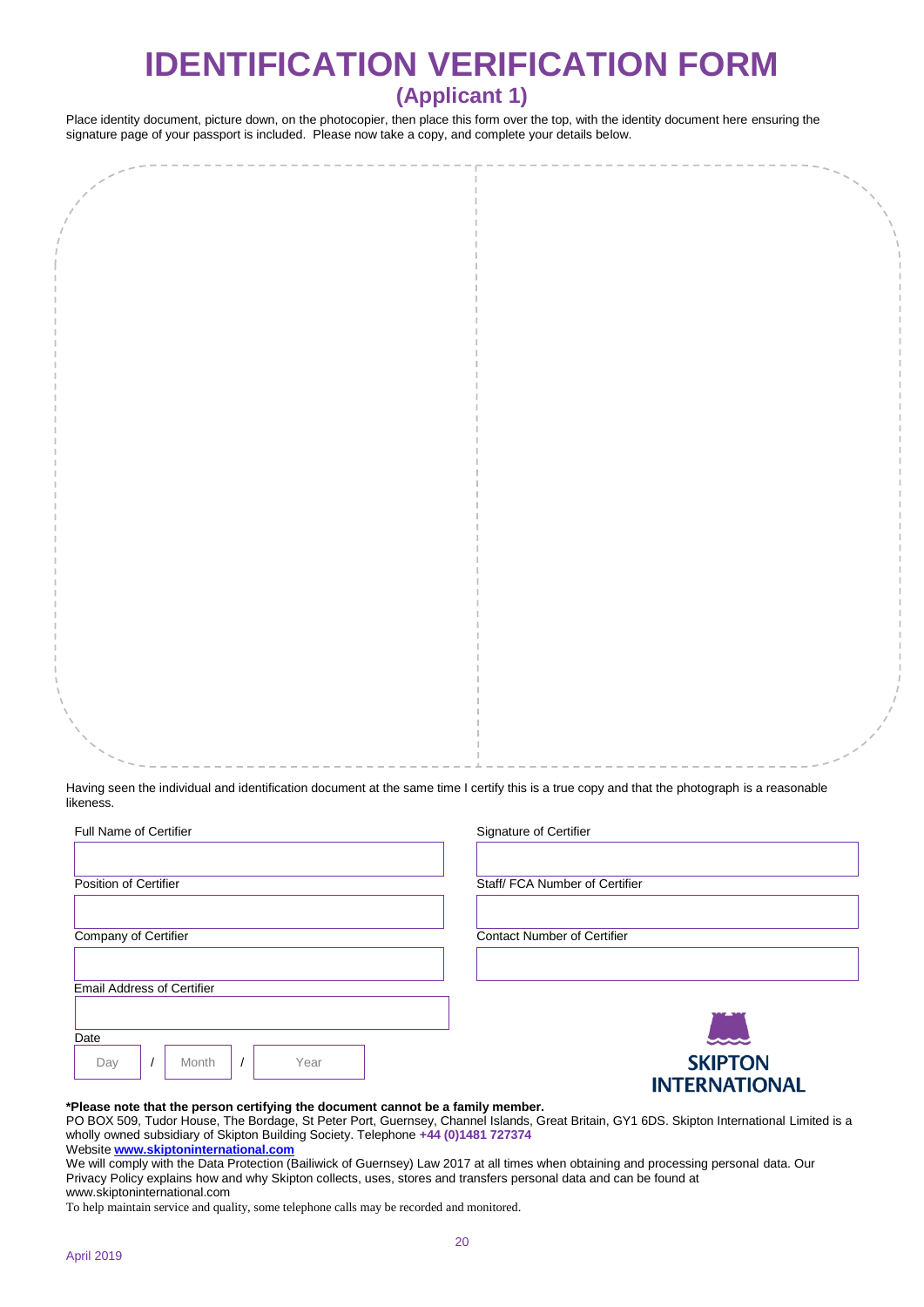# **IDENTIFICATION VERIFICATION FORM**

## **(Applicant 2)**

Place identity document, picture down, on the photocopier, then place this form over the top, with the identity document here ensuring the signature page of your passport is included. Please now take a copy, and complete your details below.

Having seen the individual and identification document at the same time I certify this is a true copy and that the photograph is a reasonable likeness.

| <b>Full Name of Certifier</b>     | Signature of Certifier             |
|-----------------------------------|------------------------------------|
|                                   |                                    |
| Position of Certifier             | Staff/FCA Number of Certifier      |
|                                   |                                    |
| Company of Certifier              | <b>Contact Number of Certifier</b> |
|                                   |                                    |
| <b>Email Address of Certifier</b> |                                    |
|                                   |                                    |
| Date                              | $\sim$                             |
| Month<br>Year<br>Day              | <b>SKIPTON</b>                     |
|                                   | <b>INTERNATIONAL</b>               |

#### **\*Please note that the person certifying the document cannot be a family member.**

PO BOX 509, Tudor House, The Bordage, St Peter Port, Guernsey, Channel Islands, Great Britain, GY1 6DS. Skipton International Limited is a wholly owned subsidiary of Skipton Building Society. Telephone **+44 (0)1481 727374** 

Website **[www.skiptoninternational.com](http://www.skiptoninternational.com/)**

We will comply with the Data Protection (Bailiwick of Guernsey) Law 2017 at all times when obtaining and processing personal data. Our Privacy Policy explains how and why Skipton collects, uses, stores and transfers personal data and can be found at www.skiptoninternational.com

To help maintain service and quality, some telephone calls may be recorded and monitored.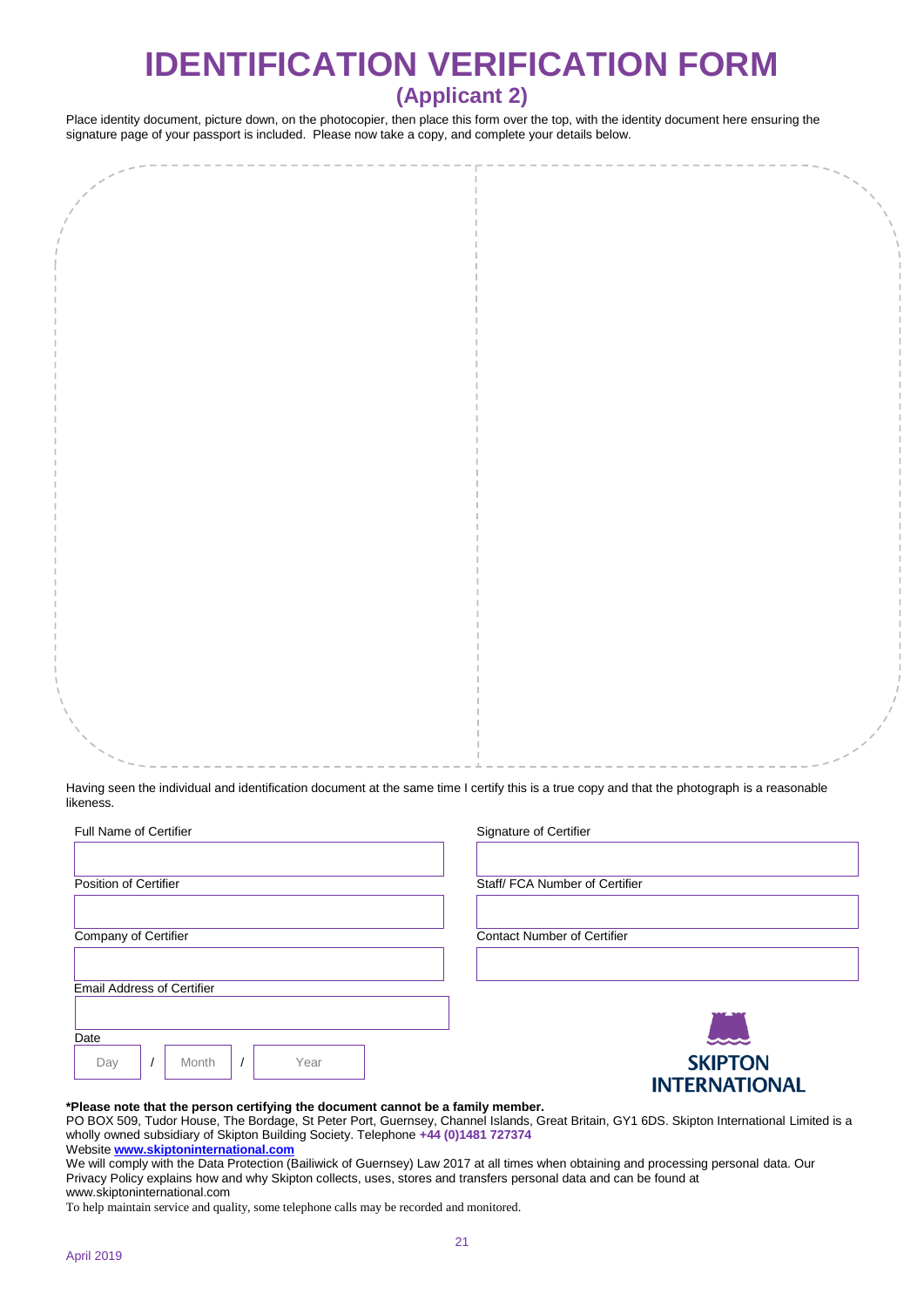## **DECLARATION OF SOURCE OF FUNDS MORTGAGE CUSTOMERS (UK Buy to Let LENDING)**

Skipton International Limited has a regulatory requirement to verify the source of any mortgage deposit / capital repayment, or in the case of a gift, the source of the gifted funds.

A Declaration of Source of Funds form should be completed by mortgage account holders and the donor of any element of a gifted deposit.

Name of Account Holder/ Account Number (if applicable) and/or Donor (where a gift is being provided): Relationship to Account Holder/Borrower (if Donor): Current Address: Contact Telephone No: Business / occupation: Description of Source of Funds: We are required to collect documentary evidence to support the source of any mortgage deposit or capital repayment. Examples of acceptable forms of documentary evidence are detailed overleaf. Should the transaction involve a gift of money or equity, or transfer of property at less than market value, Skipton will require your conveyancer to obtain an indemnity policy, at your own expense. This is to cover loss sustained as a result of any claim being made under the provisions of Section 339 of the Insolvency Act 1986 (as amended by the Insolvency Act 1994) or Section 421A of the Insolvency Act 1986 (as introduced by Section 12 of the Insolvency Act 2000) to invalidate. If the above applies to your application, or your application changes so that a gift is required, our Solicitors will need to review a copy of the indemnity policy and approve it prior to the drawdown of your facility. Amount of deposit / lump sum capital repayment / gift: Signature/s of Account Holder(s) / Donor ………………………………………………………………………………………………….. ………………………………………………………………………………………………….. Date …………………………………………………………………………………………… I/we confirm that the above information is accurate and complete. Skipton will comply with the Data Protection (Bailiwick of Guernsey) Law 2017 at all times when obtaining and processing personal data. Our Privacy Policy explains how and why Skipton collects, uses, stores and transfers personal data and can be found at

www.skiptoninternational.com.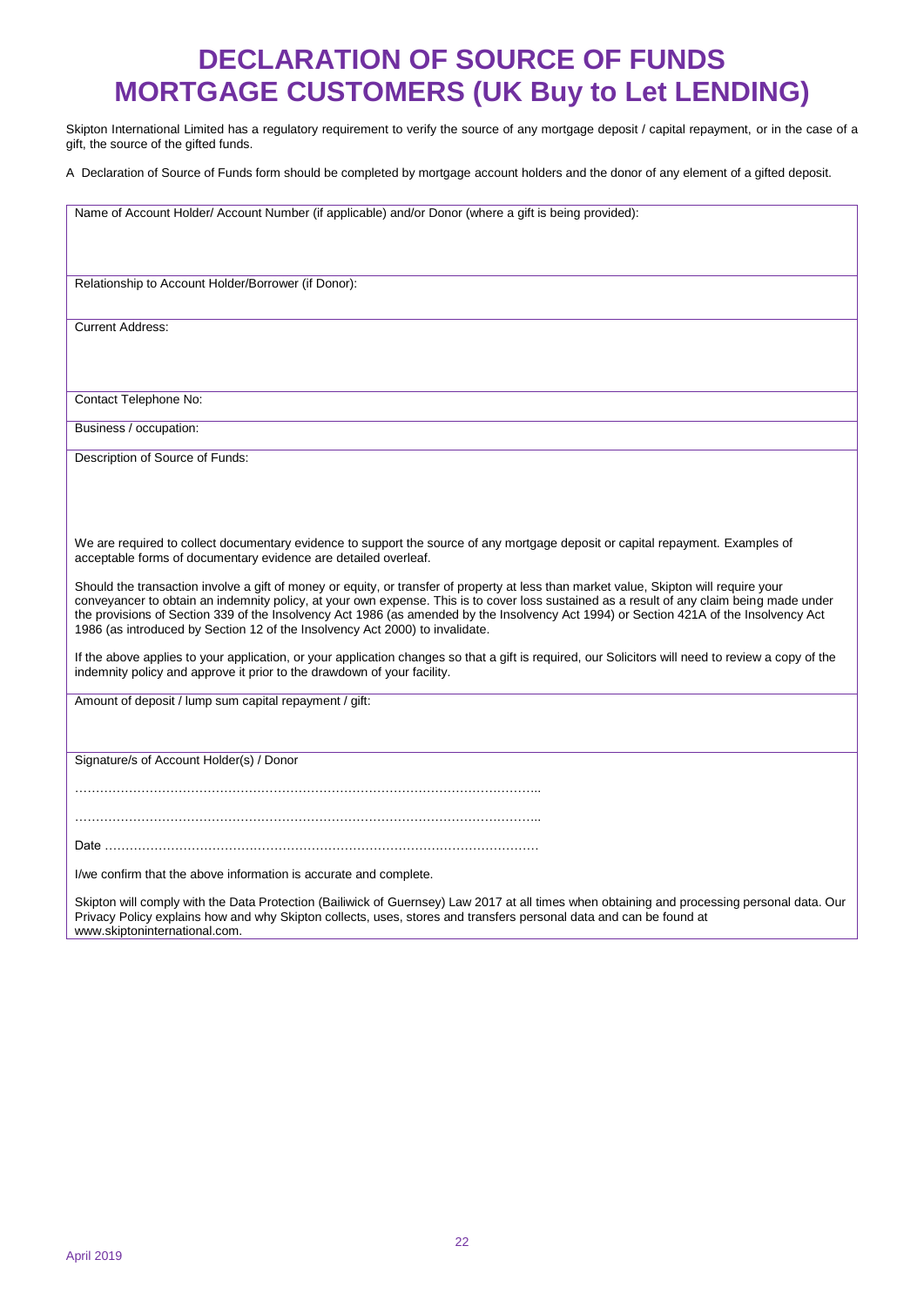## **EXAMPLES OF DOCUMENTARY EVIDENCE**

| Source                                         | Document                                                                                                                               |
|------------------------------------------------|----------------------------------------------------------------------------------------------------------------------------------------|
| Savings                                        | 12 months bank statement(s) demonstrating deposit / capital repayment /<br>gifted monies.                                              |
| Investments                                    | Statement from investment provider showing last 12 months portfolio<br>valuation from investment provider.                             |
| Sale of property                               | Signed letter from Solicitor / Advocate or Estate Agent or Contract of Sale/<br>settlement statement.                                  |
| Equity release from existing property          | Mortgage agreement.                                                                                                                    |
| Inheritance                                    | Copy of will, signed letter from solicitor, Grant of Probate or letter from<br>Executor                                                |
| Maturity or surrender of life assurance policy | Closing statement or letter from the policy provider                                                                                   |
| Dividends or Profits from company              | Latest audited company accounts / dividend statement                                                                                   |
| <b>Divorce</b>                                 | Copy of court order / judicial separation agreement.                                                                                   |
| Other court award (e.g. compensation)          | Court order or signed letter from solicitor / advocate                                                                                 |
| Lottery / Gambling win                         | Evidence from the lottery company / cheque / winning's receipt                                                                         |
| Gift                                           | Signed letter from donor / completed mortgage gift letter. Verification of<br>identity and 12 months bank statements will be required. |